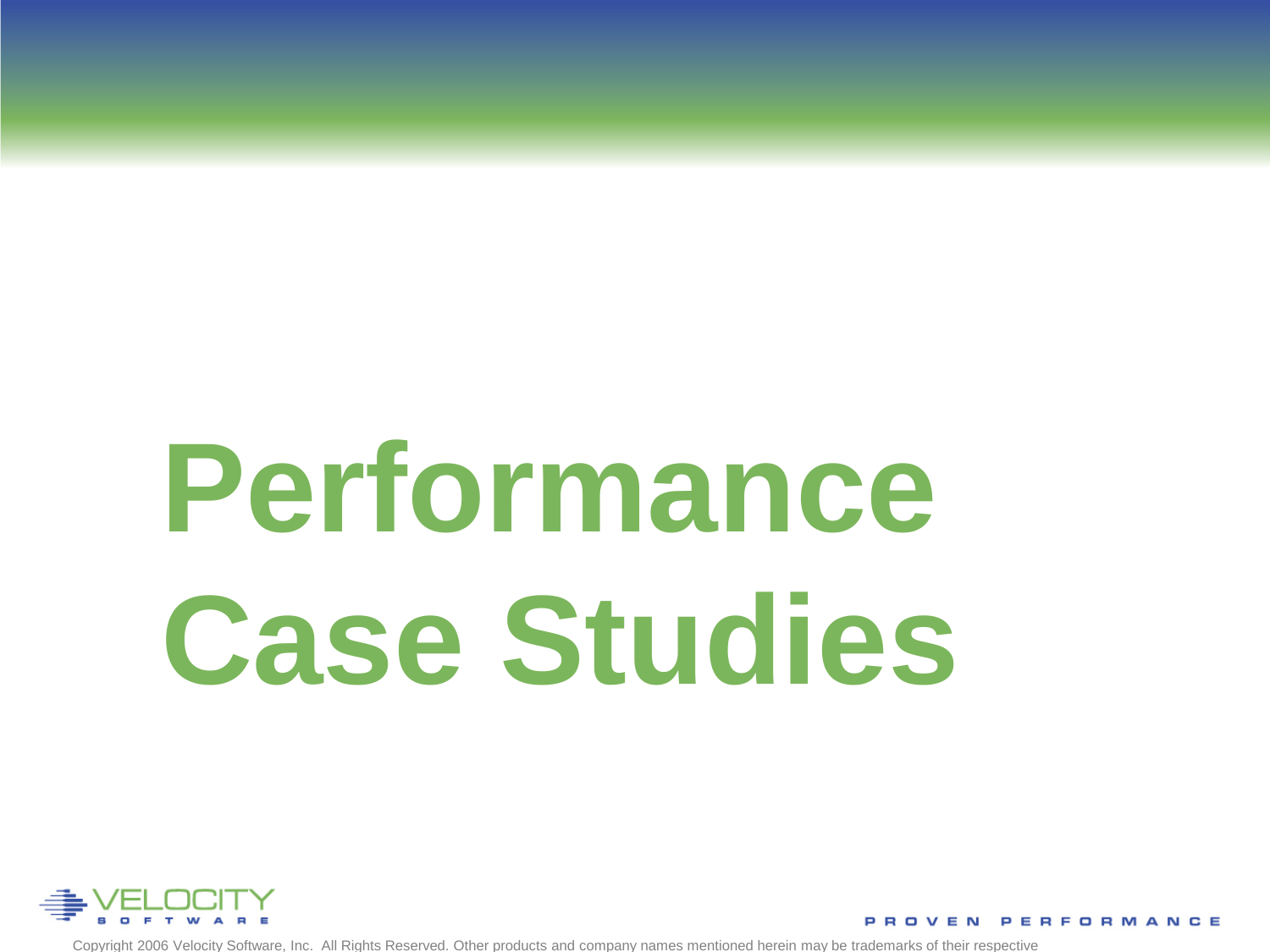



 $\mathfrak{D}$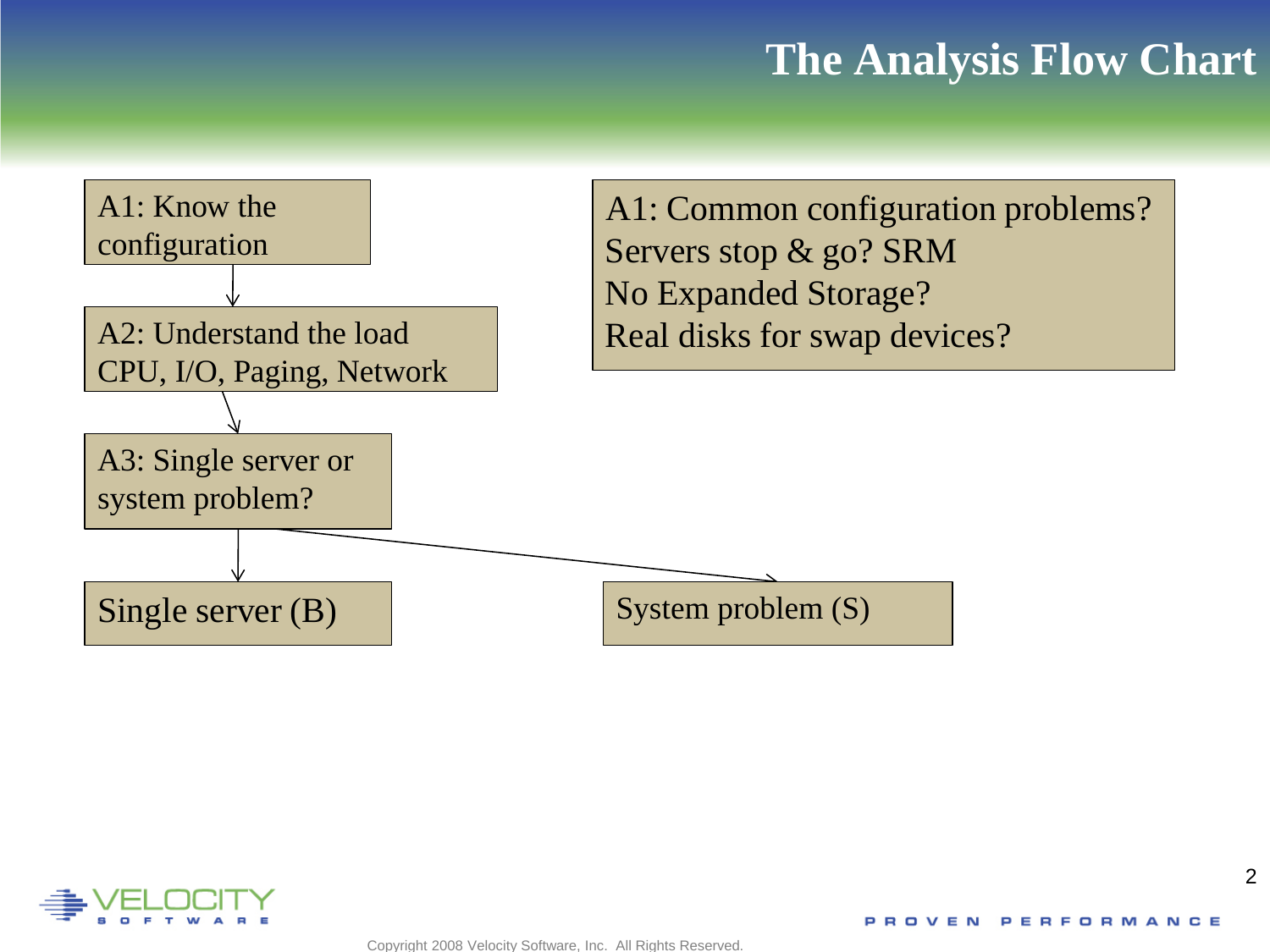

- C1: Check process table, requirements
- C2: check system load (processes)
- C3: Validate virtual cpus
- C4: check "resident/reset"
- D1: check linux storage/swap sizes
- D2: check paging configuration
- D3: Check server page rates
- D4: Vdisk used for swap?

E1: check data configuration E2: check DASD Data rates

F1: check network configuration F2: check network Data rates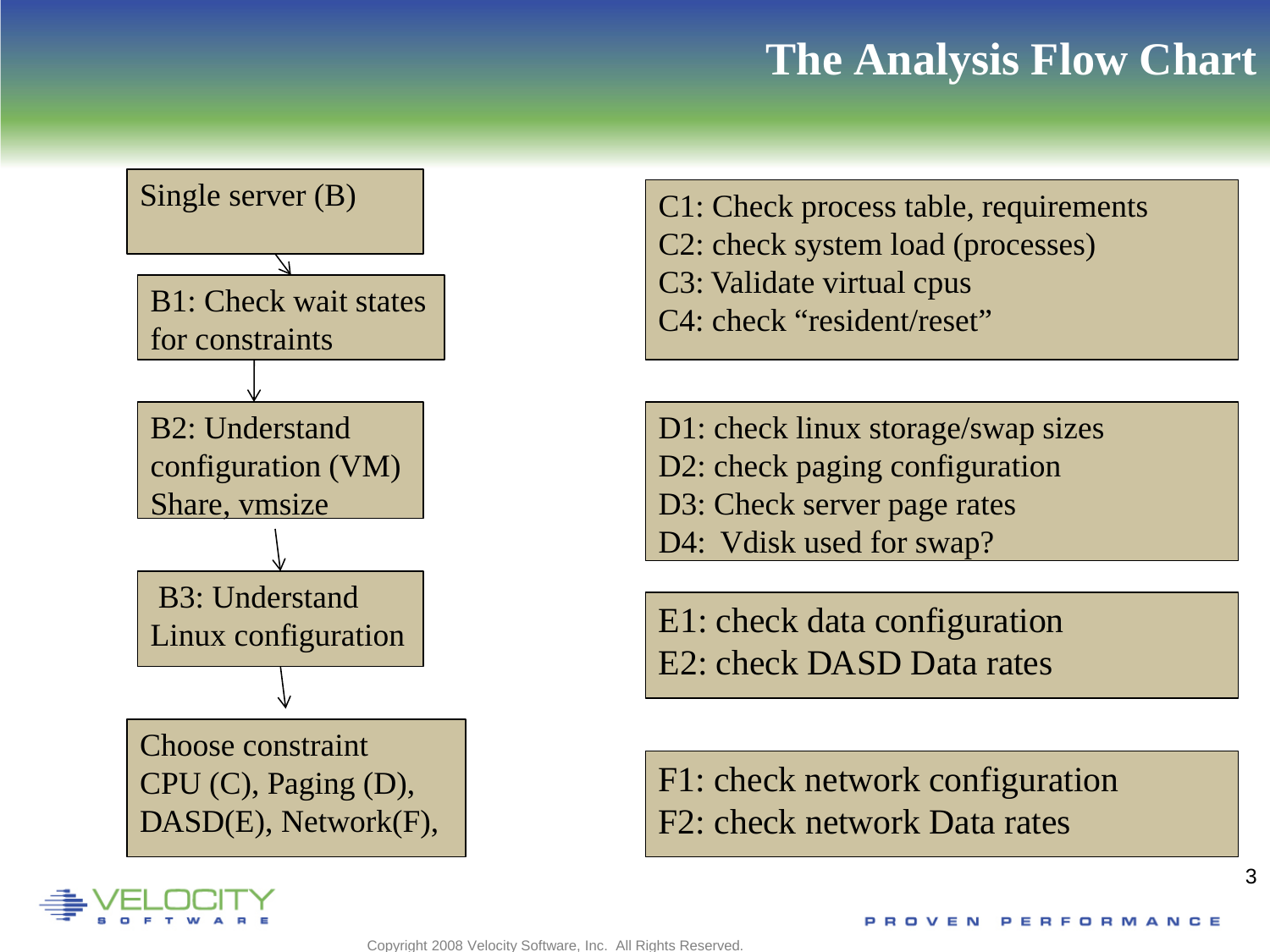

- T1: LPAR Utilization
- T2: LPAR overhead
- T2: Abusive servers
- T3: cron across multiple servers
- U1: Storage requirements
- U2: User storage?
- U3: Correct vdisk settings
- U4: Page space, block paging
- U5: 20% Expanded Storage

V1: top dasd, Control units? V2: dasd cache, fast/write V3: Device configuration

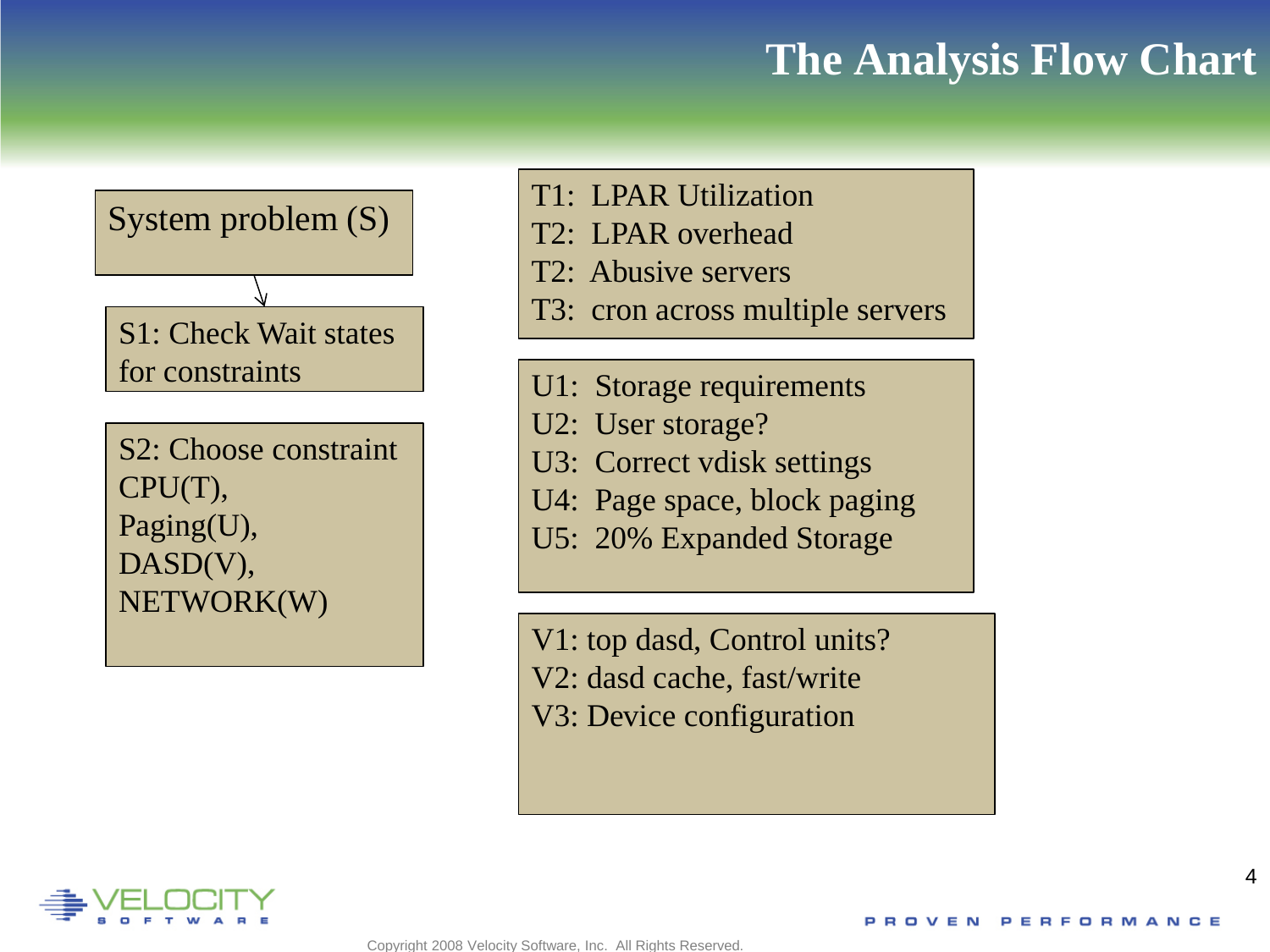A1: Configuration: ESAHDR A2: System Load: ESASSUM / ESAMAIN B1: Check wait states: ESAXACT B2: Virtual machine config: ESAUSRC / ESAUSR1 B3: Linux configuration: ESALNXS

| C1: Process table:                 | <b>ESALNXC</b> |
|------------------------------------|----------------|
| C <sub>2</sub> : Process Load:     | <b>ESALNXP</b> |
| C3: Validate Virtual CPUs: ESAUSP2 |                |

D1: Linux Storage: ESAUCD2 D2: Paging configuration: ESAPSDV D3: Server Paging Rate: ESAUSPG D4: VDISK for swap: ESAASPC

E1: Data configuration: ESAUSEK ESAQDIO E2: DASD Rates: ESADSD2

F1: Network configuraiton: ESATCPI F2: Network data rates: ESATCP1/2/4 F3: Vswitch users: ESANIC F4: Vswitch traffic: ESAVSW F5: OSA traffice: ESAOSA

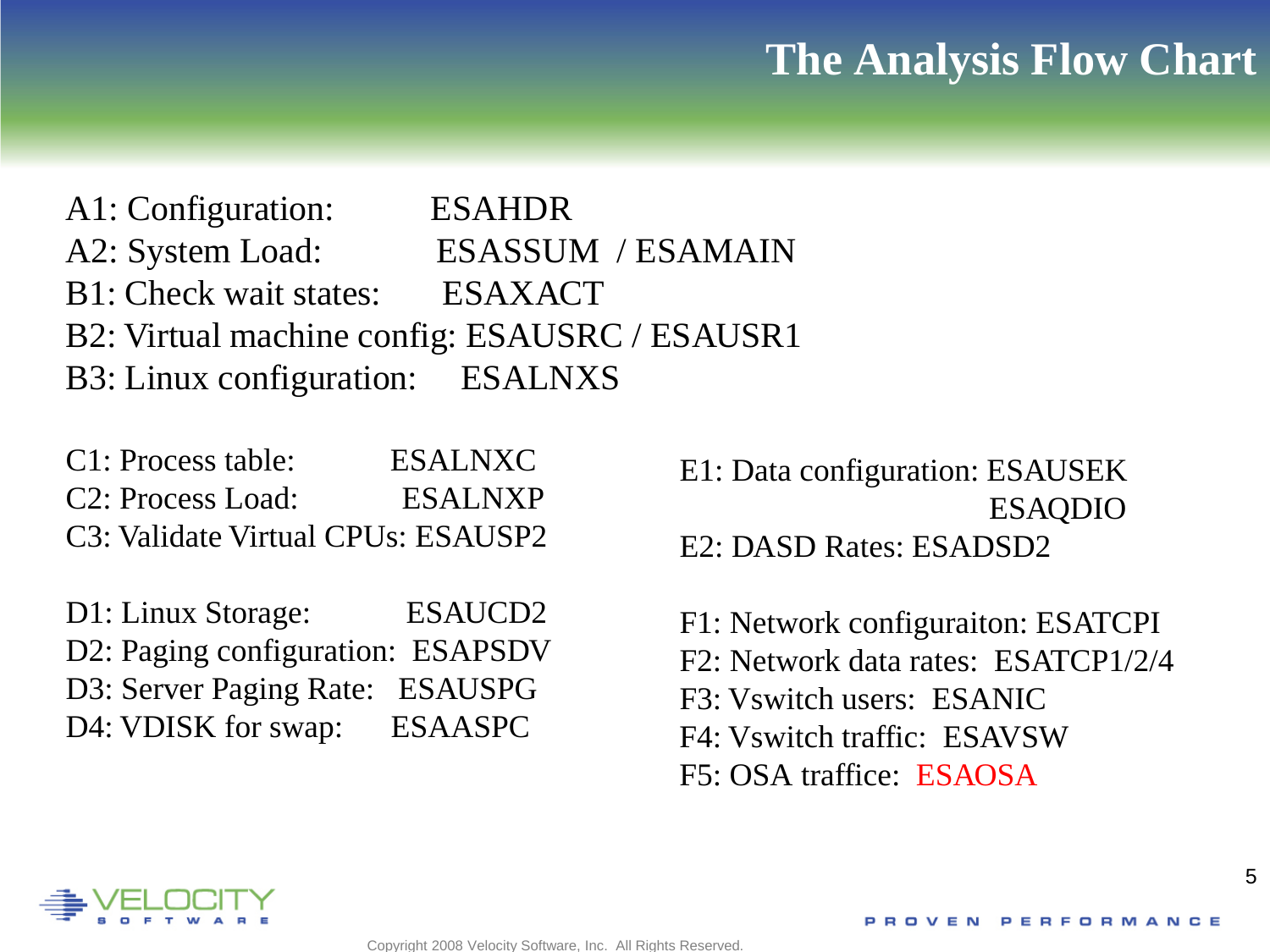- S1: Wait states: ESAXACT
- T1: Lpar utilization (ESALPARS)
- T2: LPAR overhead (ESALPAR)
- T3: Abusive Server ESAUSP2 / ESAUSR2
- T4: Cron across servers: ESALNXP
- U1: Storage requirements: ESASTR1
- U2 User Storage: ESAUSPG
- U3 VDISK Storage : ESAVDSK / ESAASPC
- U4: page configuration: ESAPSDV
- U5: Page space: ESAPSDV/ESABLKP
- U6: Expanded storage: ESAXSTO
- V1: top dasd? Control units: ESADSD2 V2: dasd cache, fast/write: ESADSD5 V3: Device configuration: ESADSD1

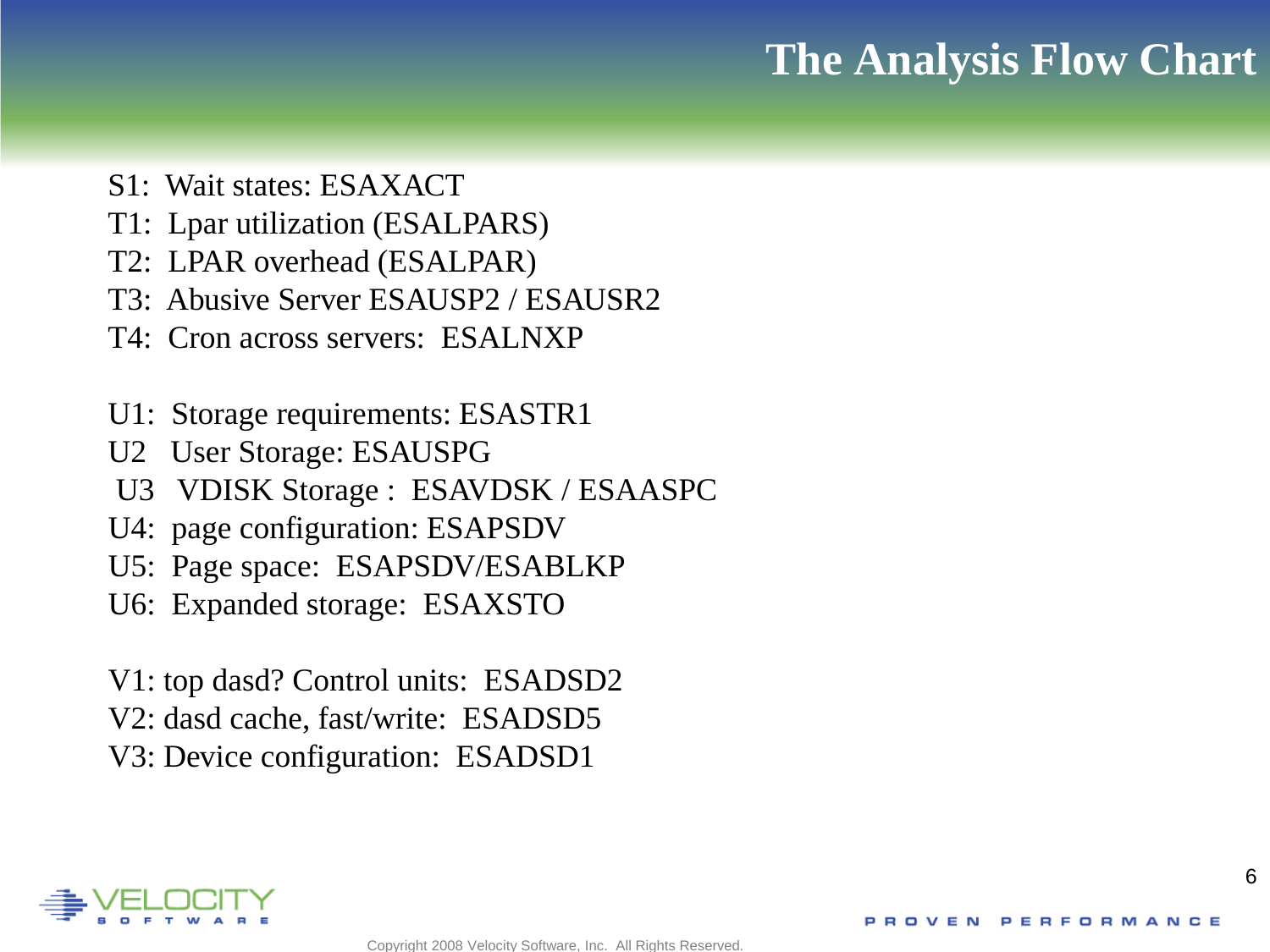#### **Know the configuration: ESAHDR**

|                                                         | Report: ESAHDR z/VM Monitor Analysis                                                                       |  |
|---------------------------------------------------------|------------------------------------------------------------------------------------------------------------|--|
| Monitor period:                                         | Monitor initialized: $06/16/16$ at $08:00:00$ on 2098 serial $\bigcap_{\Omega}$<br>3600 seconds ( 1:00:00) |  |
| ZMAP Release<br>History Source<br>Monitor file created: | 4.3.0.0<br>4.2.4.7<br>$06/16/16$ $08:00:00$                                                                |  |

z/VM Version: 5 Release 4.0 SLU 1001 ( TOD clock at last IPL:  $10/10/14$  13:47:37<br>System Operator: 0PERATOR System Operator: OPERATOR Time zone adjustment from GMT:

| System Identifier    |                              |                         | VM03V5R4      |  |
|----------------------|------------------------------|-------------------------|---------------|--|
|                      | Checkpoint/Warmstart Volumes |                         | V3R540/V3R540 |  |
| Machine Model/Type   |                              |                         | z10B:2098/A00 |  |
| System Sequence Code |                              | 00000000000FD045        |               |  |
|                      | Processor 0 model/serial     | 2098-A00 /00D045 Master |               |  |
|                      | Processor 1 model/serial     | 2098-A00 /00D045        |               |  |
|                      | Processor 2 model/serial     | 2098-A00 /00D045        |               |  |
|                      | Processor 3 model/serial     | 2098-A00 /00D045        |               |  |
|                      |                              |                         |               |  |

ESAME (Memory Extension) Nucleus in use ESA/370 hardware installed Operating on IFL Processor(s) Channel Path Measurement Faclity(CPMF) Extended is installed

| Main Storage Generated (MB):        | 26624 |
|-------------------------------------|-------|
| Expanded Storage installed (MB):    | 6144  |
| Expanded Storage for CP (MB):       | 6144  |
| Number of users in monitor file:    | 42    |
| Number of DASD in monitor file:     | 491   |
| Number of non-DASD in monitor file: |       |



#### Common configuration problems

- $\bullet$  IFLs?
- Real Storage / Expanded
- Release significant
- Master processor significant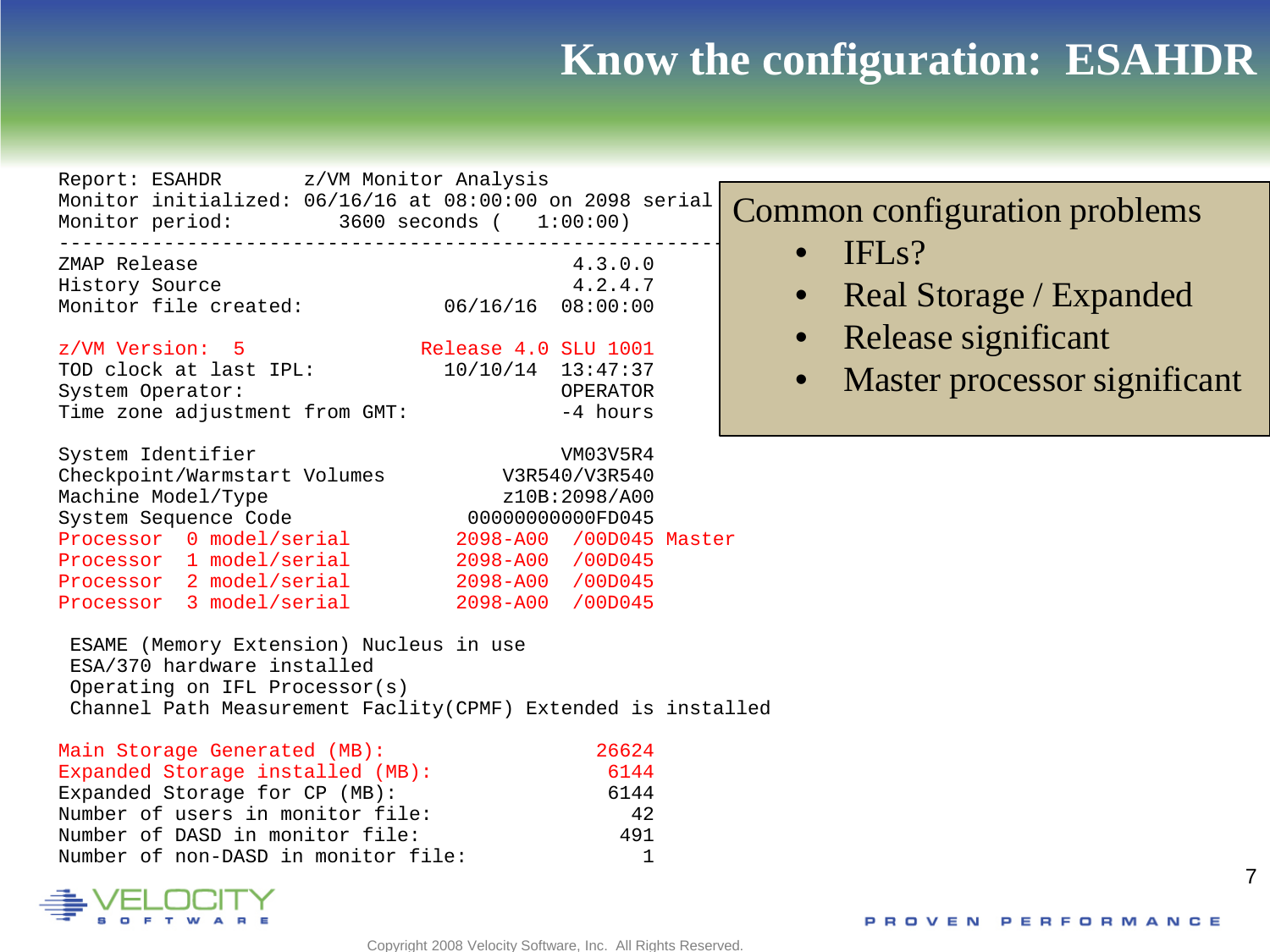#### **Know the overall loads: ESASSUM / ESAMAIN**

| Report:<br>Monitor initialized: 06/16/16 at 08:00:00 on 2098 serial 0D045 | ESASSUM |                |         | Subsystem Activity                            |              |     |               |             |       |                                                                                    | Veloci<br>First |
|---------------------------------------------------------------------------|---------|----------------|---------|-----------------------------------------------|--------------|-----|---------------|-------------|-------|------------------------------------------------------------------------------------|-----------------|
|                                                                           |         |                |         |                                               |              |     |               |             |       | <---Users----> Transactions <processor> Storage (MB) &lt;-Paging--&gt;</processor> |                 |
|                                                                           |         | <-avq number-> |         | Per                                           |              |     |               |             |       | Avg. Utilization Fixed Active <pages sec=""></pages>                               |                 |
| Time                                                                      |         |                |         |                                               |              |     |               |             |       | On Acty In Q Minute Resp Total Virt. User Resid. XStore DASD                       |                 |
|                                                                           |         |                |         |                                               |              |     |               |             |       |                                                                                    |                 |
| 08:01:00                                                                  | 42      |                | 30 32.0 |                                               | 37.0 1.041   | 291 | 264           | 78.5        | 25503 | 2356                                                                               | 868             |
| 08:02:00                                                                  | 42      | 33             | 28.0    |                                               | 64.0 1.084   | 256 | 211           | 78.6        | 25486 | 441                                                                                | 313             |
| 08:03:00                                                                  | 42      | 30             | 29.0    |                                               | 74.0 0.552   | 250 | 203           | 78.5        | 25489 | 281                                                                                | 87              |
| 08:04:00                                                                  | 42      |                | 31 29.0 |                                               | 56.0 0.926   | 249 | 200           | 78.5        | 25494 | 216                                                                                | 74              |
| 08:05:00                                                                  | 42      |                | 31 28.0 |                                               | 69.0 0.593   | 244 | 196           | 78.5        | 25496 | 616                                                                                | 201             |
| 08:06:00                                                                  | 42      |                | 30 29.0 |                                               | 68.0 0.668   | 254 | 205           | 78.5        | 25498 | 930                                                                                | 548             |
| 08:07:00                                                                  | 42      |                | 32 28.0 |                                               | 61.0 0.847   | 258 | 208           | 78.5        | 25493 | 1190                                                                               | 741             |
| 08:08:00                                                                  | 42      | 30             | 29.0    |                                               | 56.0 0.916   | 259 | 210           | 78.5        | 25498 | 511                                                                                | 445             |
| 08:09:00                                                                  | 42      |                | 31 29.0 |                                               | 63.0 0.856   | 241 | 191           | 78.5        | 25494 | 331                                                                                | 221             |
| 08:10:00                                                                  | 42      | <u>21</u>      | ാവ വ    | 68<br>$\cap$                                  | <u>0.701</u> | 220 | <u> 1 0 1</u> | <u>78 7</u> | 25105 | 463                                                                                | 151             |
|                                                                           |         |                |         | Look for Spikes, dramatic changes, what time? |              |     |               |             |       |                                                                                    |                 |
|                                                                           |         |                |         | Processor                                     |              |     |               |             |       |                                                                                    |                 |

- Storage for users
- Page rates
- DASD I/O rates
- (Transacations are for traditional workloads)

Copyright 2008 Velocity Software, Inc. All Rights Reserved.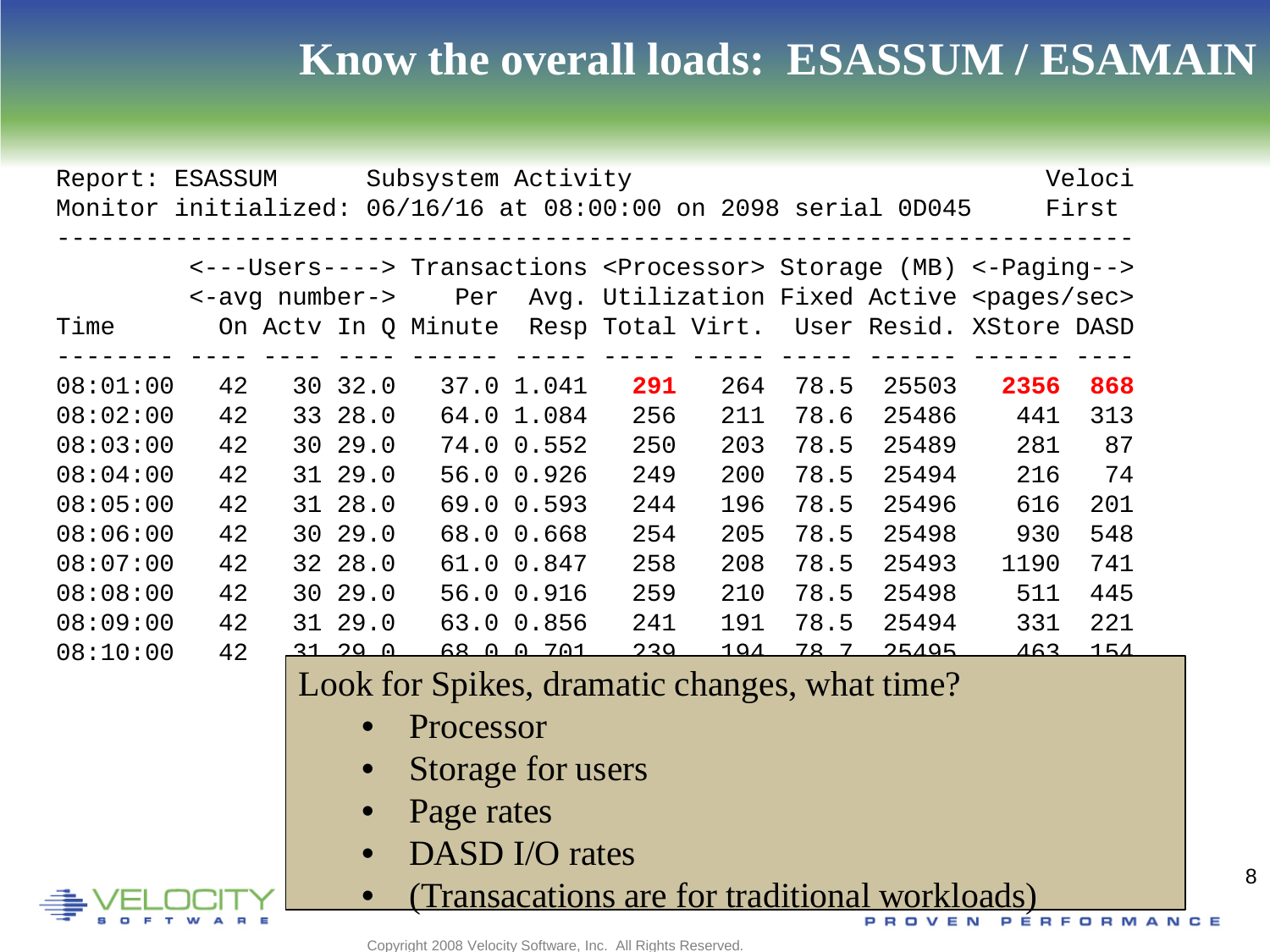#### **Wait States: ESAXACT**

| Report: ESAXACT<br>Monitor initialized: 06/16/16 at 08:00:00 on 2098 serial 0D045 |                      |                                      |                 |          |          |                | Transaction Delay Analysis |                |                      |                                          |              |                 |                       |             | Veloc<br>First |
|-----------------------------------------------------------------------------------|----------------------|--------------------------------------|-----------------|----------|----------|----------------|----------------------------|----------------|----------------------|------------------------------------------|--------------|-----------------|-----------------------|-------------|----------------|
|                                                                                   |                      |                                      |                 |          |          |                |                            |                |                      | <-----Percent non-dormant (Wait states)- |              |                 |                       |             |                |
| UserID<br>/Class                                                                  | <-Samples-><br>Total | In Q Run Sim CPU SIO Pag SVM SVM SVM |                 |          |          |                |                            | $E -$          | $D-$                 | $T -$                                    | CF           | Idl I/O Pag Ldg | Tst <asynch></asynch> |             |                |
|                                                                                   |                      |                                      |                 |          |          |                |                            |                |                      |                                          |              |                 |                       |             |                |
| 06/16/16                                                                          |                      |                                      |                 |          |          |                |                            |                |                      |                                          |              |                 |                       |             |                |
| 08:01:00                                                                          | 42                   |                                      | 32 6.3          | $\Omega$ | 13       | $\overline{0}$ | 3.1                        | 0              | 0                    | $\Omega$                                 | 0            | 78              | $\Omega$              |             |                |
| Hi-Freq:                                                                          | 3360                 | 1832                                 | 12 <sup>°</sup> | 0.2      | 39       | 0.11.5         |                            | $\overline{0}$ | 9.2                  | 0.6                                      | $\Omega$     | 44              |                       | 1.0 0.1 1.0 |                |
| ***Key User Analysis                                                              |                      |                                      | $***$           |          |          |                |                            |                |                      |                                          |              |                 |                       |             |                |
| <b>RSCS</b>                                                                       | 60                   | 1                                    | $\Omega$        | $\Omega$ | $\Omega$ | $\Omega$       | 0                          | 0              | 0                    | $\Omega$                                 | 0            | 100             | $\mathbf 0$           | $\mathbf 0$ | $\Omega$       |
| TCPIP                                                                             | 60                   | 18                                   | $\Omega$        | $\Omega$ | 5.6      | $\Omega$       | $\Omega$                   | $\Omega$       | $\Omega$             | $\Omega$                                 | $\Omega$     | 94              | 0                     | $\Omega$    | $\Omega$       |
| ***User                                                                           | Class                | Analysis***                          |                 |          |          |                |                            |                |                      |                                          |              |                 |                       |             |                |
| Servers                                                                           | 420                  | 1                                    | $\Omega$        | 0        | 0        | 0              | 0                          | 0              | 0                    | 0                                        | 0            | 100             | 0                     | 0           | 0              |
| Velocity                                                                          | 600                  | 76                                   | 1.3             | $\Omega$ | 2.6      | 1.3            | 0                          | 0              | 50                   | 12                                       | 0            | 83              | 0                     | 0           | $\Omega$       |
| *PSFIN                                                                            | 480                  | 480                                  | 22              | 0        | 51       | $\Omega$       | 0                          | 0              | 0                    | 0                                        | <sup>0</sup> | 28              | 0                     | $\Omega$    | $\Omega$       |
| *PSHCM                                                                            | 360                  | 360                                  | 6.9             | 0.3      | 40       | $\Omega$       | 0.3                        | 0              | 0                    | O                                        | $\Omega$     | 52              | 0.3                   | 0           | ∩              |
| *RMANDB                                                                           | 120                  | 120                                  | 15              | 0.8      | 45       | $\Omega$       | 0.8                        | 0              | 0                    | O                                        | $\Omega$     | 36              | 0.8                   | $\Omega$    | 1.7            |
| *SBCRM                                                                            | 120                  | 120                                  | 8.3             | 0        | 48       | $\Omega$       | 0                          | 0              | 0                    | O                                        | $\Omega$     | 42              | 0.8                   | 0           | 0.8            |
| *ORACLE                                                                           | 360                  | 360                                  | 7.2             | 0.3      | 41       | $\Omega$       | 0                          | 0              | 0                    | $\Omega$                                 | $\Omega$     | 47              | 4.2                   | 0.3         | $\Omega$       |
| *SBHYP                                                                            | 120                  | 118                                  | 8.5             | $\Omega$ | 23       | $\Omega$       | 0                          | 0              | $\Omega$             | O                                        | 0            | 69              | $\overline{0}$        | 0           | $\Omega$       |
| TheUsrs                                                                           | 600                  | 178                                  | 15              | $\Omega$ | 24       | $\Omega$       | 14                         | $\Omega$       | $\overline{2}$<br>2. | $\mathbf{1}$                             | 0            | 36              | 0                     | 0.6         | 8.4            |
| ***Top                                                                            | User Analysis***     |                                      |                 |          |          |                |                            |                |                      |                                          |              |                 |                       |             |                |
| SBFIN3                                                                            | 120                  | 120                                  | 26              | 0        | 59       | $\Omega$       | 0                          | 0              | 0                    | 0                                        | $\Omega$     | 15              | 0                     | 0           | 0              |
| SBFIN1                                                                            | 120                  | 120                                  | 31              | 0        | 55       | $\Omega$       | 0                          | 0              | 0                    | 0                                        | $\Omega$     | 14              | 0                     | 0           | $\Omega$       |
| SBFIN2                                                                            | 120                  | 120                                  | 28              | 0        | 57       | 0              | 0                          | 0              | 0                    | 0                                        | $\Omega$     | 15              | 0                     | 0           | $\Omega$       |
| E9SMTP3                                                                           | 120                  | 117                                  | 14              | 0        | 21<br>57 | $\Omega$       | 17                         | 0              | 0                    | O                                        | 0            | 33              | $\Omega$              | 0.9         | 13<br>$\Omega$ |
| ORADBT1                                                                           | 120                  | 120                                  | 13              | 0        |          | $\Omega$       | 0                          | 0              | 0                    | 0                                        | 0            | 18              | 13                    | $\Omega$    |                |
| <b>RMANDB</b>                                                                     | 120                  | 120                                  | 15              | 0.8      | 45       | 0              | 0.8                        | 0              | 0                    | O                                        | 0            | 36              | 0.8                   | $\Omega$    | 1.7            |

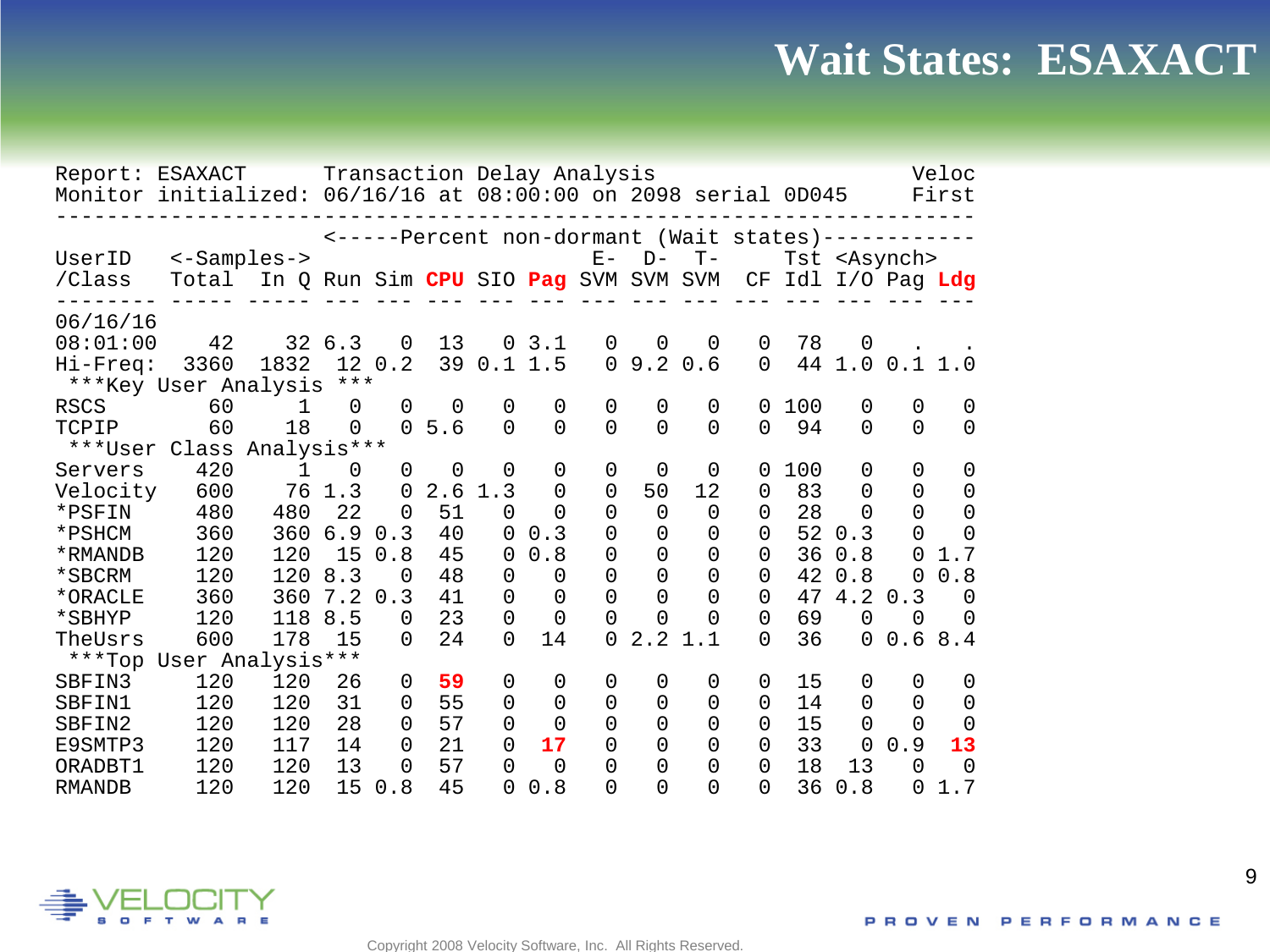## **Eligible list? ESAUSRQ**

| Velocity Software Corporate ZMAP 4.3.0 0<br>Report: Esausrq<br>Monitor i8 serial 0D045 First record analyzed: 06/16/16 08:00:00<br><-----------Average Number of Users in Queue------------<br><-------Dispatch List-------> Limit <-------Eligible List--<br>UserID<br>/Class<br>Q <sub>0</sub><br>Q1<br>Q <sub>2</sub><br>E0<br>E1<br>E2<br>Q3 Ldng List<br>E3<br>06/16/16<br>08:01:00<br>2.0<br>1.0<br>0 29.0<br>1.0<br>0<br>0<br>0<br>0<br>$\mathbf 0$<br>0.1<br>$0.4$ 28.5<br>$\Omega$<br>$\Omega$<br>1.5<br>0.3<br>$\mathbf 0$<br>$\mathbf 0$<br>Hi-Freq:<br>***Key U<br><b>RSCS</b><br>$\overline{0}$<br>0<br>0<br>0.0<br>0<br>0<br>0<br>0<br>0<br>0<br>0.3<br>$\Omega$<br>$\mathsf{O}$<br>$\Omega$<br>$\Omega$<br>$\mathbf 0$<br>$\Omega$<br>$\Omega$<br>0<br>TCPIP<br>$\Omega$<br>***User<br>0.0<br>0<br>Servers<br>0<br>0<br>0<br>0<br>0<br>0<br>0<br>0<br>0.1<br>Velocity<br>1.1<br>0.1<br>$\Omega$<br>0<br>$\mathbf 0$<br>0<br>0<br>0<br>0<br>*PSFIN<br>$\Omega$<br>$\mathbf 0$<br>$\Omega$<br>$\Omega$<br>$\mathbf 0$<br>8.0<br>0<br>$\Omega$<br>$\Omega$<br>0<br>$\Omega$<br>*PSHCM<br>$\Omega$<br>$\mathbf 0$<br>6.0<br>$\Omega$<br>$\Omega$<br>0<br>$\Omega$<br>$\mathbf 0$<br>$\Omega$<br>$\Omega$<br>$\Omega$<br>2.0<br>$\mathbf 0$<br>$\Omega$<br>$\Omega$<br>*RMANDB<br>$\Omega$<br>0.0<br>$\Omega$<br>$\mathbf 0$<br>$\Omega$<br>$\mathbf 0$<br>$\mathbf 0$<br>2.0<br>$\Omega$<br>$\Omega$<br>$\Omega$<br>$\mathbf 0$<br>*SBCRM<br>0.0<br>0<br>$\mathbf 0$<br>$\Omega$<br>$\Omega$<br>$6.0$<br>$\Omega$<br>$\Omega$<br>$\mathbf 0$<br>*ORACLE<br>$\mathbf 0$<br>$\mathbf 0$<br>$\mathbf 0$<br>$\mathbf 0$<br>$\Omega$<br>0<br>$\mathbf 0$<br>$\Omega$<br>$\mathbf 0$<br>2.0<br>$\mathbf 0$<br>0<br>*SBHYP<br>0<br>$\overline{0}$<br>$\Omega$<br>$\mathbf 0$<br>$0.0$<br>0.0<br>0.3<br>2.6<br>$\Omega$<br>$\Omega$<br>0.3<br>TheUsrs<br>***Top U<br>0<br>0<br>2.0<br>0<br>0<br>0<br>SBFIN3<br>0<br>0<br>0<br>0<br>$\mathbf 0$<br>2.0<br>0<br>0<br>SBFIN1<br>$\Omega$<br>0<br>$\mathbf 0$<br>0<br>0<br>0<br>$2^{\circ}$<br>$\cap$<br>$\cap$<br>$\mathbf 0$<br>SBFIN2<br>0<br>E9SMTP3<br>Look for "Non zero eligible"<br>$\Omega$<br>ORADBT1<br><b>RMANDB</b><br>$\Omega$<br><b>SRM Settings?</b><br>SANDBX2<br>0<br><b>Check STORBUF</b><br>$\bullet$<br>Loading is percent of paging devices busy<br>$\bullet$<br>РR |  |  |  |  |  |            |  |
|------------------------------------------------------------------------------------------------------------------------------------------------------------------------------------------------------------------------------------------------------------------------------------------------------------------------------------------------------------------------------------------------------------------------------------------------------------------------------------------------------------------------------------------------------------------------------------------------------------------------------------------------------------------------------------------------------------------------------------------------------------------------------------------------------------------------------------------------------------------------------------------------------------------------------------------------------------------------------------------------------------------------------------------------------------------------------------------------------------------------------------------------------------------------------------------------------------------------------------------------------------------------------------------------------------------------------------------------------------------------------------------------------------------------------------------------------------------------------------------------------------------------------------------------------------------------------------------------------------------------------------------------------------------------------------------------------------------------------------------------------------------------------------------------------------------------------------------------------------------------------------------------------------------------------------------------------------------------------------------------------------------------------------------------------------------------------------------------------------------------------------------------------------------------------------------------------------------------------------------------------------------------------------------------------------------------------------------|--|--|--|--|--|------------|--|
|                                                                                                                                                                                                                                                                                                                                                                                                                                                                                                                                                                                                                                                                                                                                                                                                                                                                                                                                                                                                                                                                                                                                                                                                                                                                                                                                                                                                                                                                                                                                                                                                                                                                                                                                                                                                                                                                                                                                                                                                                                                                                                                                                                                                                                                                                                                                          |  |  |  |  |  |            |  |
|                                                                                                                                                                                                                                                                                                                                                                                                                                                                                                                                                                                                                                                                                                                                                                                                                                                                                                                                                                                                                                                                                                                                                                                                                                                                                                                                                                                                                                                                                                                                                                                                                                                                                                                                                                                                                                                                                                                                                                                                                                                                                                                                                                                                                                                                                                                                          |  |  |  |  |  |            |  |
|                                                                                                                                                                                                                                                                                                                                                                                                                                                                                                                                                                                                                                                                                                                                                                                                                                                                                                                                                                                                                                                                                                                                                                                                                                                                                                                                                                                                                                                                                                                                                                                                                                                                                                                                                                                                                                                                                                                                                                                                                                                                                                                                                                                                                                                                                                                                          |  |  |  |  |  |            |  |
|                                                                                                                                                                                                                                                                                                                                                                                                                                                                                                                                                                                                                                                                                                                                                                                                                                                                                                                                                                                                                                                                                                                                                                                                                                                                                                                                                                                                                                                                                                                                                                                                                                                                                                                                                                                                                                                                                                                                                                                                                                                                                                                                                                                                                                                                                                                                          |  |  |  |  |  |            |  |
|                                                                                                                                                                                                                                                                                                                                                                                                                                                                                                                                                                                                                                                                                                                                                                                                                                                                                                                                                                                                                                                                                                                                                                                                                                                                                                                                                                                                                                                                                                                                                                                                                                                                                                                                                                                                                                                                                                                                                                                                                                                                                                                                                                                                                                                                                                                                          |  |  |  |  |  |            |  |
|                                                                                                                                                                                                                                                                                                                                                                                                                                                                                                                                                                                                                                                                                                                                                                                                                                                                                                                                                                                                                                                                                                                                                                                                                                                                                                                                                                                                                                                                                                                                                                                                                                                                                                                                                                                                                                                                                                                                                                                                                                                                                                                                                                                                                                                                                                                                          |  |  |  |  |  |            |  |
|                                                                                                                                                                                                                                                                                                                                                                                                                                                                                                                                                                                                                                                                                                                                                                                                                                                                                                                                                                                                                                                                                                                                                                                                                                                                                                                                                                                                                                                                                                                                                                                                                                                                                                                                                                                                                                                                                                                                                                                                                                                                                                                                                                                                                                                                                                                                          |  |  |  |  |  |            |  |
|                                                                                                                                                                                                                                                                                                                                                                                                                                                                                                                                                                                                                                                                                                                                                                                                                                                                                                                                                                                                                                                                                                                                                                                                                                                                                                                                                                                                                                                                                                                                                                                                                                                                                                                                                                                                                                                                                                                                                                                                                                                                                                                                                                                                                                                                                                                                          |  |  |  |  |  |            |  |
|                                                                                                                                                                                                                                                                                                                                                                                                                                                                                                                                                                                                                                                                                                                                                                                                                                                                                                                                                                                                                                                                                                                                                                                                                                                                                                                                                                                                                                                                                                                                                                                                                                                                                                                                                                                                                                                                                                                                                                                                                                                                                                                                                                                                                                                                                                                                          |  |  |  |  |  |            |  |
|                                                                                                                                                                                                                                                                                                                                                                                                                                                                                                                                                                                                                                                                                                                                                                                                                                                                                                                                                                                                                                                                                                                                                                                                                                                                                                                                                                                                                                                                                                                                                                                                                                                                                                                                                                                                                                                                                                                                                                                                                                                                                                                                                                                                                                                                                                                                          |  |  |  |  |  |            |  |
|                                                                                                                                                                                                                                                                                                                                                                                                                                                                                                                                                                                                                                                                                                                                                                                                                                                                                                                                                                                                                                                                                                                                                                                                                                                                                                                                                                                                                                                                                                                                                                                                                                                                                                                                                                                                                                                                                                                                                                                                                                                                                                                                                                                                                                                                                                                                          |  |  |  |  |  |            |  |
|                                                                                                                                                                                                                                                                                                                                                                                                                                                                                                                                                                                                                                                                                                                                                                                                                                                                                                                                                                                                                                                                                                                                                                                                                                                                                                                                                                                                                                                                                                                                                                                                                                                                                                                                                                                                                                                                                                                                                                                                                                                                                                                                                                                                                                                                                                                                          |  |  |  |  |  |            |  |
|                                                                                                                                                                                                                                                                                                                                                                                                                                                                                                                                                                                                                                                                                                                                                                                                                                                                                                                                                                                                                                                                                                                                                                                                                                                                                                                                                                                                                                                                                                                                                                                                                                                                                                                                                                                                                                                                                                                                                                                                                                                                                                                                                                                                                                                                                                                                          |  |  |  |  |  |            |  |
|                                                                                                                                                                                                                                                                                                                                                                                                                                                                                                                                                                                                                                                                                                                                                                                                                                                                                                                                                                                                                                                                                                                                                                                                                                                                                                                                                                                                                                                                                                                                                                                                                                                                                                                                                                                                                                                                                                                                                                                                                                                                                                                                                                                                                                                                                                                                          |  |  |  |  |  |            |  |
|                                                                                                                                                                                                                                                                                                                                                                                                                                                                                                                                                                                                                                                                                                                                                                                                                                                                                                                                                                                                                                                                                                                                                                                                                                                                                                                                                                                                                                                                                                                                                                                                                                                                                                                                                                                                                                                                                                                                                                                                                                                                                                                                                                                                                                                                                                                                          |  |  |  |  |  |            |  |
|                                                                                                                                                                                                                                                                                                                                                                                                                                                                                                                                                                                                                                                                                                                                                                                                                                                                                                                                                                                                                                                                                                                                                                                                                                                                                                                                                                                                                                                                                                                                                                                                                                                                                                                                                                                                                                                                                                                                                                                                                                                                                                                                                                                                                                                                                                                                          |  |  |  |  |  |            |  |
|                                                                                                                                                                                                                                                                                                                                                                                                                                                                                                                                                                                                                                                                                                                                                                                                                                                                                                                                                                                                                                                                                                                                                                                                                                                                                                                                                                                                                                                                                                                                                                                                                                                                                                                                                                                                                                                                                                                                                                                                                                                                                                                                                                                                                                                                                                                                          |  |  |  |  |  |            |  |
|                                                                                                                                                                                                                                                                                                                                                                                                                                                                                                                                                                                                                                                                                                                                                                                                                                                                                                                                                                                                                                                                                                                                                                                                                                                                                                                                                                                                                                                                                                                                                                                                                                                                                                                                                                                                                                                                                                                                                                                                                                                                                                                                                                                                                                                                                                                                          |  |  |  |  |  |            |  |
|                                                                                                                                                                                                                                                                                                                                                                                                                                                                                                                                                                                                                                                                                                                                                                                                                                                                                                                                                                                                                                                                                                                                                                                                                                                                                                                                                                                                                                                                                                                                                                                                                                                                                                                                                                                                                                                                                                                                                                                                                                                                                                                                                                                                                                                                                                                                          |  |  |  |  |  |            |  |
|                                                                                                                                                                                                                                                                                                                                                                                                                                                                                                                                                                                                                                                                                                                                                                                                                                                                                                                                                                                                                                                                                                                                                                                                                                                                                                                                                                                                                                                                                                                                                                                                                                                                                                                                                                                                                                                                                                                                                                                                                                                                                                                                                                                                                                                                                                                                          |  |  |  |  |  |            |  |
|                                                                                                                                                                                                                                                                                                                                                                                                                                                                                                                                                                                                                                                                                                                                                                                                                                                                                                                                                                                                                                                                                                                                                                                                                                                                                                                                                                                                                                                                                                                                                                                                                                                                                                                                                                                                                                                                                                                                                                                                                                                                                                                                                                                                                                                                                                                                          |  |  |  |  |  |            |  |
|                                                                                                                                                                                                                                                                                                                                                                                                                                                                                                                                                                                                                                                                                                                                                                                                                                                                                                                                                                                                                                                                                                                                                                                                                                                                                                                                                                                                                                                                                                                                                                                                                                                                                                                                                                                                                                                                                                                                                                                                                                                                                                                                                                                                                                                                                                                                          |  |  |  |  |  |            |  |
|                                                                                                                                                                                                                                                                                                                                                                                                                                                                                                                                                                                                                                                                                                                                                                                                                                                                                                                                                                                                                                                                                                                                                                                                                                                                                                                                                                                                                                                                                                                                                                                                                                                                                                                                                                                                                                                                                                                                                                                                                                                                                                                                                                                                                                                                                                                                          |  |  |  |  |  |            |  |
|                                                                                                                                                                                                                                                                                                                                                                                                                                                                                                                                                                                                                                                                                                                                                                                                                                                                                                                                                                                                                                                                                                                                                                                                                                                                                                                                                                                                                                                                                                                                                                                                                                                                                                                                                                                                                                                                                                                                                                                                                                                                                                                                                                                                                                                                                                                                          |  |  |  |  |  |            |  |
|                                                                                                                                                                                                                                                                                                                                                                                                                                                                                                                                                                                                                                                                                                                                                                                                                                                                                                                                                                                                                                                                                                                                                                                                                                                                                                                                                                                                                                                                                                                                                                                                                                                                                                                                                                                                                                                                                                                                                                                                                                                                                                                                                                                                                                                                                                                                          |  |  |  |  |  |            |  |
|                                                                                                                                                                                                                                                                                                                                                                                                                                                                                                                                                                                                                                                                                                                                                                                                                                                                                                                                                                                                                                                                                                                                                                                                                                                                                                                                                                                                                                                                                                                                                                                                                                                                                                                                                                                                                                                                                                                                                                                                                                                                                                                                                                                                                                                                                                                                          |  |  |  |  |  |            |  |
|                                                                                                                                                                                                                                                                                                                                                                                                                                                                                                                                                                                                                                                                                                                                                                                                                                                                                                                                                                                                                                                                                                                                                                                                                                                                                                                                                                                                                                                                                                                                                                                                                                                                                                                                                                                                                                                                                                                                                                                                                                                                                                                                                                                                                                                                                                                                          |  |  |  |  |  |            |  |
|                                                                                                                                                                                                                                                                                                                                                                                                                                                                                                                                                                                                                                                                                                                                                                                                                                                                                                                                                                                                                                                                                                                                                                                                                                                                                                                                                                                                                                                                                                                                                                                                                                                                                                                                                                                                                                                                                                                                                                                                                                                                                                                                                                                                                                                                                                                                          |  |  |  |  |  |            |  |
|                                                                                                                                                                                                                                                                                                                                                                                                                                                                                                                                                                                                                                                                                                                                                                                                                                                                                                                                                                                                                                                                                                                                                                                                                                                                                                                                                                                                                                                                                                                                                                                                                                                                                                                                                                                                                                                                                                                                                                                                                                                                                                                                                                                                                                                                                                                                          |  |  |  |  |  |            |  |
|                                                                                                                                                                                                                                                                                                                                                                                                                                                                                                                                                                                                                                                                                                                                                                                                                                                                                                                                                                                                                                                                                                                                                                                                                                                                                                                                                                                                                                                                                                                                                                                                                                                                                                                                                                                                                                                                                                                                                                                                                                                                                                                                                                                                                                                                                                                                          |  |  |  |  |  |            |  |
|                                                                                                                                                                                                                                                                                                                                                                                                                                                                                                                                                                                                                                                                                                                                                                                                                                                                                                                                                                                                                                                                                                                                                                                                                                                                                                                                                                                                                                                                                                                                                                                                                                                                                                                                                                                                                                                                                                                                                                                                                                                                                                                                                                                                                                                                                                                                          |  |  |  |  |  |            |  |
|                                                                                                                                                                                                                                                                                                                                                                                                                                                                                                                                                                                                                                                                                                                                                                                                                                                                                                                                                                                                                                                                                                                                                                                                                                                                                                                                                                                                                                                                                                                                                                                                                                                                                                                                                                                                                                                                                                                                                                                                                                                                                                                                                                                                                                                                                                                                          |  |  |  |  |  |            |  |
|                                                                                                                                                                                                                                                                                                                                                                                                                                                                                                                                                                                                                                                                                                                                                                                                                                                                                                                                                                                                                                                                                                                                                                                                                                                                                                                                                                                                                                                                                                                                                                                                                                                                                                                                                                                                                                                                                                                                                                                                                                                                                                                                                                                                                                                                                                                                          |  |  |  |  |  |            |  |
|                                                                                                                                                                                                                                                                                                                                                                                                                                                                                                                                                                                                                                                                                                                                                                                                                                                                                                                                                                                                                                                                                                                                                                                                                                                                                                                                                                                                                                                                                                                                                                                                                                                                                                                                                                                                                                                                                                                                                                                                                                                                                                                                                                                                                                                                                                                                          |  |  |  |  |  |            |  |
|                                                                                                                                                                                                                                                                                                                                                                                                                                                                                                                                                                                                                                                                                                                                                                                                                                                                                                                                                                                                                                                                                                                                                                                                                                                                                                                                                                                                                                                                                                                                                                                                                                                                                                                                                                                                                                                                                                                                                                                                                                                                                                                                                                                                                                                                                                                                          |  |  |  |  |  |            |  |
|                                                                                                                                                                                                                                                                                                                                                                                                                                                                                                                                                                                                                                                                                                                                                                                                                                                                                                                                                                                                                                                                                                                                                                                                                                                                                                                                                                                                                                                                                                                                                                                                                                                                                                                                                                                                                                                                                                                                                                                                                                                                                                                                                                                                                                                                                                                                          |  |  |  |  |  | 0 V E<br>N |  |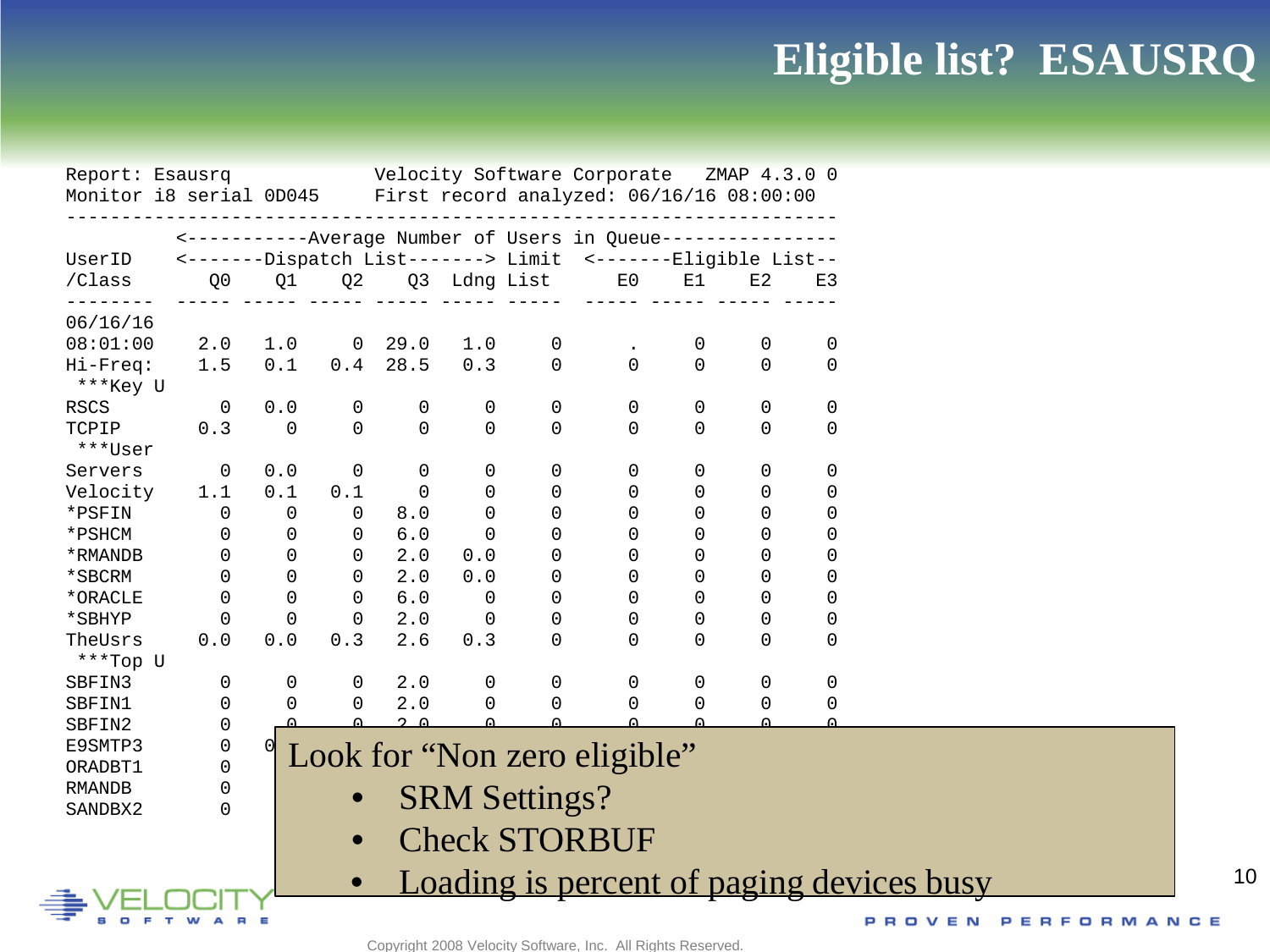#### **Special Condition, server "stops": ESAUSR4**

| Report: ESAUSR4<br>Monitor initialized: 06/16/16 at 08:00:00 on |             |               |   |          |       | User Resource Utilizatio                                                                   |      |
|-----------------------------------------------------------------|-------------|---------------|---|----------|-------|--------------------------------------------------------------------------------------------|------|
| UserID<br>/Class                                                | At<br>Reset | List<br>Reord |   |          |       | Resid Frame Address Expanded Storage<br>Spaces <-----pages----><br>Avg Max Read Write Migr |      |
| 08:01:00 746K<br>***Top User Analysis***                        |             | 3             | 0 | $\Omega$ |       | 56788 79380                                                                                | 25K  |
| SBFIN3                                                          | 0           | 0             | 0 | 0        | 0     | 9991                                                                                       | 162  |
| SBFTN1                                                          | 0           | 0             | 0 | 0        | 164   | 2609                                                                                       | 0    |
| SBFTN2                                                          | 0           | 0             | 0 | 0        | 86    | 262                                                                                        | 0    |
| E9SMTP3                                                         | 0           | 0             | 0 | 0        | 12064 | 0                                                                                          | 0    |
| ORADBT1                                                         | 0           | 0             | 0 | 0        | 348   | 2391                                                                                       | 0    |
| <b>RMANDB</b>                                                   | O           | 0             | 0 | 0        | 7412  | 9822                                                                                       | 0    |
| SANDBX2                                                         | 247K        | $\mathbf{1}$  | 0 | 0        | 6756  | 2776                                                                                       | 0    |
| OCINPROD                                                        | 0           | 0             | 0 | 0        | 4344  | O                                                                                          | 0    |
| SBHCM1                                                          | 0           | 0             | 0 | 0        | 143   | 8254                                                                                       | 14K  |
| <b>SBCRM</b>                                                    | 221K        | 1             | 0 | U        | 13536 | 12607                                                                                      | 0    |
| 08:06:00                                                        | 561K        | 2             | 0 | 0        |       | 11036 42335                                                                                | 31K  |
| ***Top User Analysis***                                         |             |               |   |          |       |                                                                                            |      |
| SBFIN3                                                          | 324K        | 1             | 0 | 0        | 0     | 2295                                                                                       | 0    |
| ORADBT1                                                         | $\Omega$    | 0             | 0 | 0        | 34    | 42                                                                                         | 0    |
| SBFIN1                                                          | 237K        | $\mathbf 1$   | 0 | 0        | 0     | 1645                                                                                       | 0    |
| SBFIN2                                                          | $\Omega$    | 0             | 0 | 0        | 5     | 2521                                                                                       | 23K  |
| GRID1                                                           | 0           | 0             | 0 | 0        | 0     | 8                                                                                          | 0    |
| <b>SBCRM</b>                                                    | 0           | 0             | 0 | 0        | 604   | 4172                                                                                       | 0    |
| SANDBX2                                                         | 0           | 0             | 0 | 0        | 80    | 5968                                                                                       | 4000 |

#### **Prior to 6.3….**

Look for "resident at reset"

- CP Sorts pages, server stops for duration
- Option to disable reorder (sort) function
- Server stops during reorder!

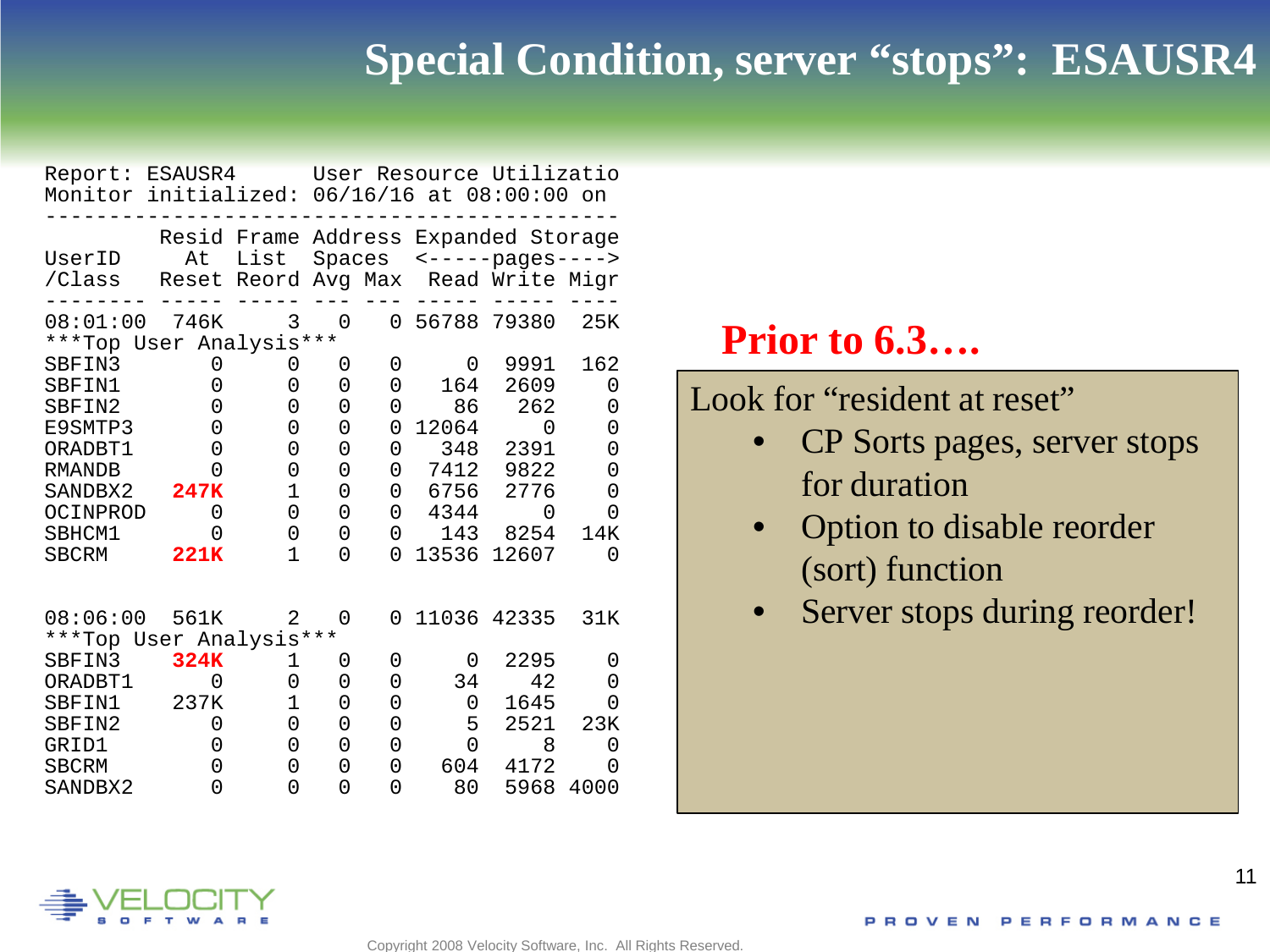#### **User Configuration: ESAUSRC**

| Report: ESAUSRC |                 | User Configuration<br>Velocity Soft |         |                                                                            |     |     |       |  |  |  |   |    |                  |   |        |   |   |                                                                                      |               |
|-----------------|-----------------|-------------------------------------|---------|----------------------------------------------------------------------------|-----|-----|-------|--|--|--|---|----|------------------|---|--------|---|---|--------------------------------------------------------------------------------------|---------------|
| ware Corporate  |                 | ZMAP 4.3.0 0                        |         |                                                                            |     |     |       |  |  |  |   |    |                  |   |        |   |   |                                                                                      |               |
|                 |                 |                                     |         |                                                                            |     |     |       |  |  |  |   |    |                  |   |        |   |   |                                                                                      |               |
|                 |                 |                                     |         |                                                                            |     |     |       |  |  |  |   |    |                  |   |        |   |   | <-------BHARE-------> <---CPU---> <status> &lt;-MDC&gt; <storage></storage></status> |               |
|                 |                 | Account                             | ACI Grp | <cp pool=""> CPU <normal> &lt;--MAX-&gt; Lim <count></count></normal></cp> |     |     |       |  |  |  |   |    |                  |   | Ock NO |   |   | NO <vm size=""></vm>                                                                 |               |
| UserID          | ClassID         | Code                                | Name    | PoolName Type Rel Abs Typ Shre -it Def On Mode SVM Dsp FS INS Dflt Max     |     |     |       |  |  |  |   |    | ----- --- --- -- |   |        |   |   |                                                                                      |               |
| GRID1           | *ORACLE         | GRID1                               |         |                                                                            | IFL | 200 |       |  |  |  | 2 | 2  | ESA              | N | N      | N | N | 3.8G 3.8G                                                                            |               |
| ORADBT1         | *ORACLE         | ORADBT1                             |         |                                                                            | IFL | 200 |       |  |  |  | 2 | 2  | ESA              | Ν | N      | N | N |                                                                                      | 4.0G 4.0G     |
| <b>RACFVM</b>   | KeyUser         | <b>SYSTEMS</b>                      |         |                                                                            | IFL | 100 |       |  |  |  |   | -1 | ESA              | N | Y.     | N | N | 20M                                                                                  | 20M           |
| RMANDB          | *RMANDB         | <b>RMANDB</b>                       |         |                                                                            | IFL | 200 |       |  |  |  | 2 | 2  | ESA              | N | N      | N | N |                                                                                      | 3.0G 3.0G     |
| RSCS            | KeyUser         | 1                                   |         |                                                                            | IFL | 100 |       |  |  |  |   | 1  | ESA              | N | N      | N | N | 32M                                                                                  | 32M           |
| SANDBX2         | *ORACLE         | SANDBX2                             |         |                                                                            | IFL | 200 |       |  |  |  | 2 | 2  | ESA              | N | N      | N | N | 4.0G 4.0G                                                                            |               |
| <b>SBCRM</b>    | *SBCRM          | SBCRM                               |         |                                                                            | IFL | 200 |       |  |  |  |   |    | ESA              | N | N      | N | N | 4.0G 4.0G                                                                            |               |
| SBFIN1          | *PSFIN          | SBFIN1                              |         |                                                                            | IFL | 200 |       |  |  |  | 2 |    | ESA              | N | N      | N | N | 5.0G 5.0G                                                                            |               |
| SBFIN2          | *PSFIN          | SBFIN2                              |         |                                                                            | IFL | 200 |       |  |  |  | 2 | 2  | ESA              | N | N      | N | N | $6.0G$ $6.0G$                                                                        |               |
| SBFIN3          | *PSFIN          | SBFIN3                              |         |                                                                            | IFL | 200 |       |  |  |  | 2 | 2  | ESA              | N | N      | N | N |                                                                                      | $6.0G$ $6.0G$ |
| SBFIN4          | *PSFIN          | SBFIN4                              |         |                                                                            | IFL | 200 |       |  |  |  | 2 | 2  | ESA              | N | N      | N | N |                                                                                      | $6.0G$ $6.0G$ |
| SBHCM1          | *PSHCM          | SBHCM1                              |         |                                                                            | IFL | 200 |       |  |  |  | 2 | 2  | ESA              | N | N      | N | N |                                                                                      | 4.0G 4.0G     |
| SBHCM2          | *PSHCM          | SBHCM2                              |         |                                                                            | IFL | 200 |       |  |  |  | 2 | 2  | ESA              | N | N      | N | N | 4.5G 4.5G                                                                            |               |
| ZADMIN          | Velocity ZADMIN |                                     |         |                                                                            | IFL | 100 |       |  |  |  |   | 1  | ESA              | N | Y      | N | N | 32M                                                                                  | 32M           |
| ZSERVE          | Velocity ZSERVE |                                     |         |                                                                            | IFL | 300 |       |  |  |  |   |    | ESA              | N | Υ      | N | N | 32M                                                                                  | 32M           |
| ZTCP            | Velocity ZTCP   |                                     |         |                                                                            | IFL |     | . 3.0 |  |  |  |   |    | ESA              | N | N      | N | N | 32M                                                                                  | 32M           |
| ZWRITE          | Velocity ZWRITE |                                     |         |                                                                            | IFL |     | . 3.0 |  |  |  | 1 | 1  | ESA              | N | Y      | N | N | 32M                                                                                  | 32M           |

#### Look for "Interesting configurations"

- Large relative shares / absolute shares
- CPU Counts, matching shares (100 Rel / vcpu)
- CPU Type (IFL, CP)
- Virtual machine storage sizes (too large?, largest?)

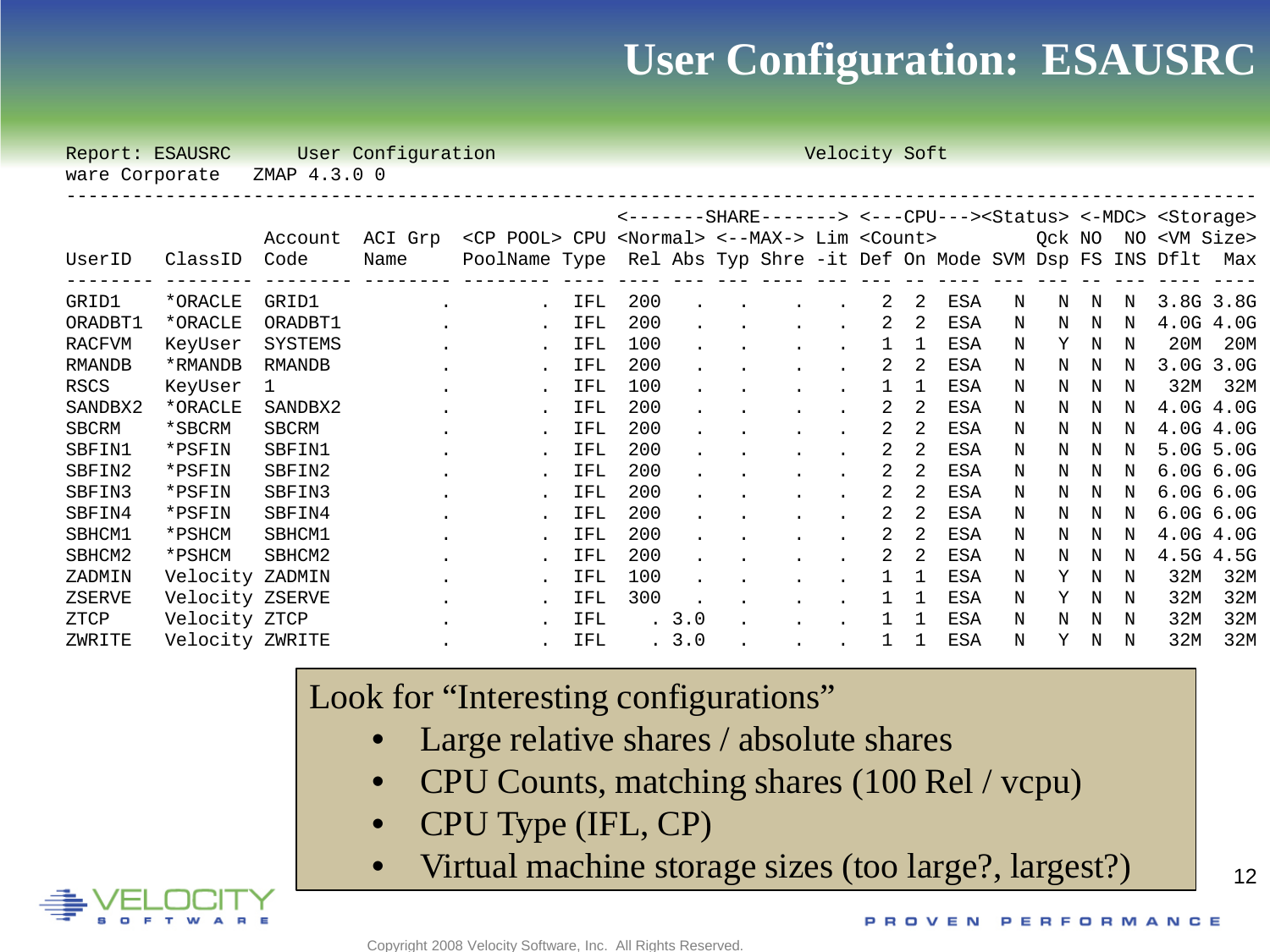## **LPAR Configuration: ESALPARS**

| Report: ESALPARS Logical Partition Summary<br>Monitor initialized: 06/16/16 at 08:00:00 on 2098 serial 0D045 First record a          |                     |                                                                                                                                                                                                                |                                                 |                      |           |                                   |                                                           |            |  |          |                                                                                      | Velocity Softw |
|--------------------------------------------------------------------------------------------------------------------------------------|---------------------|----------------------------------------------------------------------------------------------------------------------------------------------------------------------------------------------------------------|-------------------------------------------------|----------------------|-----------|-----------------------------------|-----------------------------------------------------------|------------|--|----------|--------------------------------------------------------------------------------------|----------------|
| Time                                                                                                                                 |                     | <--Complex--> <--------Logical Partition-------> <-Assigned Shares---<br>Phys Dispatch Virt CPU <%Assigned> <---LPAR--> <vcpu pct<br="">CPUs Slice Name Mbr CPUs Type Total Ovhd Weight Pct / SYS / CPU</vcpu> |                                                 |                      |           |                                   |                                                           |            |  |          |                                                                                      |                |
| 08:01:00                                                                                                                             |                     | 7 Dynamic Totals:                                                                                                                                                                                              | VM03<br><b>VMDB</b><br>VM04<br>VM <sub>05</sub> | 00<br>00<br>03<br>02 | 01        | 14 IFL<br>4 IFL<br>3 IFL<br>3 IFL | 652.8<br>293.0 1.4<br>2.6<br>4 IFL 171.6 2.6<br>185.6 1.5 | 5.9<br>0.4 |  | 2455 100 | 500 20.4 5.09 35.6<br>600 24.4 8.15 57.0<br>755 30.8 7.69 53.8<br>600 24.4 8.15 57.0 |                |
| Totals by Processor type:<br><---------CPU-------> <-Shared Processor busy-><br>Type Count Ded shared Total Logical Ovhd Mgmt<br>IFL | 7<br>$\overline{0}$ |                                                                                                                                                                                                                | 7, 659.8                                        |                      | 647.0 5.9 | 7.0                               |                                                           |            |  |          |                                                                                      |                |

Look for "Shared processors"

- IFLs shared between LPARs (none)
- Check weights
- Assigned pct/CPU >  $100$  ??? -> excess share?
- First LPAR is "us", z/vm where data collected

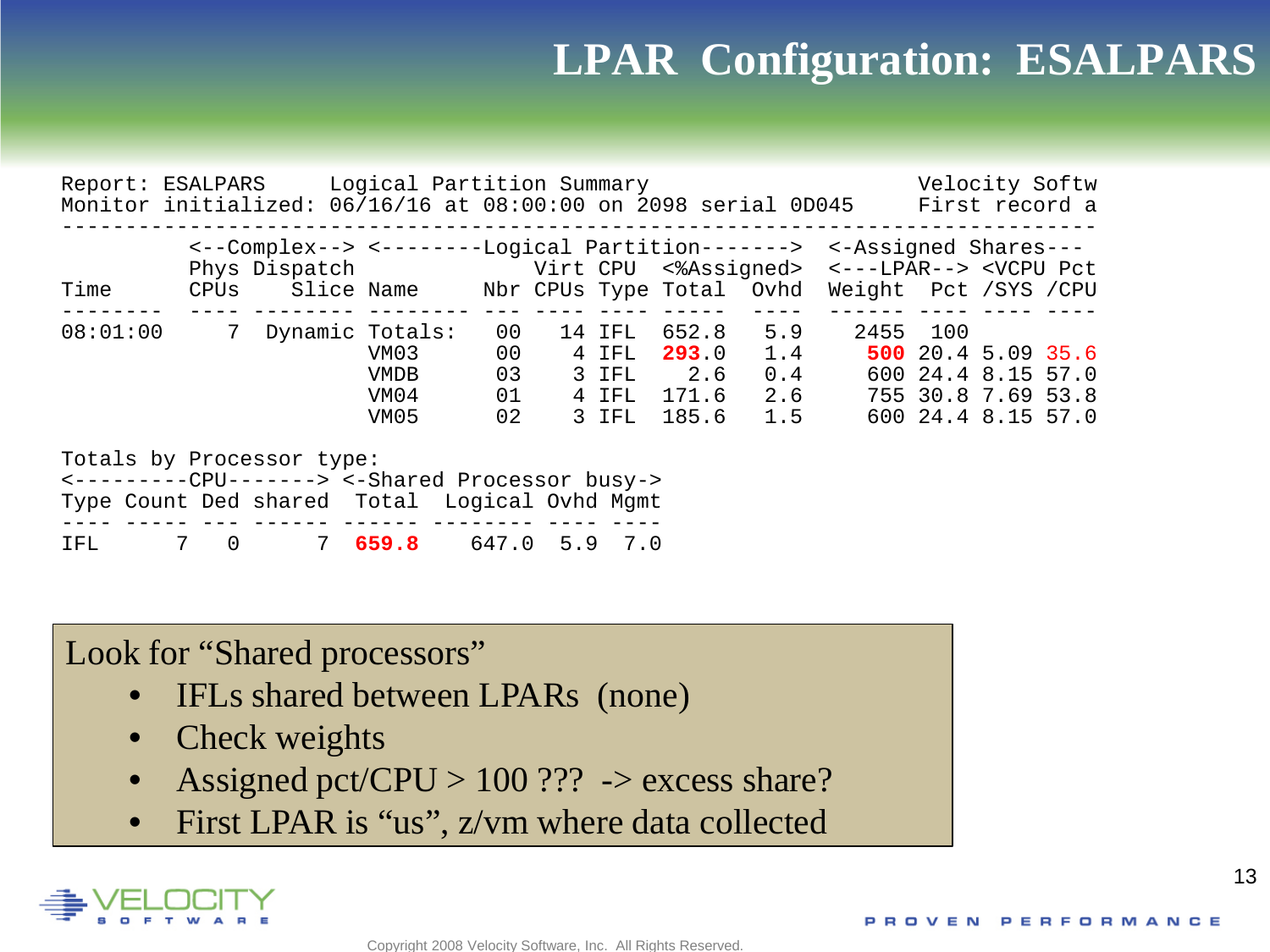#### **Consumers within LPAR: ESAUSP2**

| Velocity Software C<br>Report: ESAUSP2<br>User Resource Rate Report |                                                                                                                                                                                                                                                                                 |                            |  |               |            |          |        |               |           |                         |            |                                                   |          |          |
|---------------------------------------------------------------------|---------------------------------------------------------------------------------------------------------------------------------------------------------------------------------------------------------------------------------------------------------------------------------|----------------------------|--|---------------|------------|----------|--------|---------------|-----------|-------------------------|------------|---------------------------------------------------|----------|----------|
| UserID<br>/Class                                                    | <---CPU time--> <----Main Storage (pages)-----> <------Paging (pages)-------><br><(Percent)> T:V <resident> Lock &lt;-----WSS-----&gt; &lt;---Allocated---&gt; <pgs secnd=""><br/>Virt Rat Totl Activ -ed Totl Activ Avg Total ExStg Disk Read Write<br/>Total</pgs></resident> |                            |  |               |            |          |        |               |           |                         |            |                                                   |          |          |
| 08:01:00<br>***User                                                 | 276.8 264.0 1.0 6.5M 6529K<br>Class Analysis***                                                                                                                                                                                                                                 |                            |  |               |            |          |        |               |           |                         |            | 324 7.4M 7413K 177K 9803K 3263K 6540K 446.1 420.2 |          |          |
| Servers                                                             | 0.00                                                                                                                                                                                                                                                                            |                            |  | $0\ 0.0\ 4.0$ | $\Omega$   | $\Omega$ | 215    | $\Omega$      | $\Omega$  | 8304                    | 144        | 8160                                              | $\Omega$ | $\Omega$ |
| Velocity                                                            | 1.62                                                                                                                                                                                                                                                                            | 1.46 1.1 1150              |  |               | 1150       | $\Omega$ | 2648   | 2621          |           | 262 10977               | 2652       | 8325                                              | 0.3      | 0        |
| *PSFIN                                                              |                                                                                                                                                                                                                                                                                 | 125.9 123.8 1.0 3.2M 3210K |  |               |            | 59       | 3.9M   |               |           | 3941K 985K 2739K        |            | 541K 2198K                                        | 21.9     | 2.7      |
| *PSHCM                                                              | 31.46                                                                                                                                                                                                                                                                           | 29.80 1.1                  |  | 1.1M          | 1055K      | 34       | - 1 M  |               |           | 1073K 358K 2281K        |            | 525K 1756K                                        | 39.6     | 232.6    |
| *RMANDB                                                             | 19.54                                                                                                                                                                                                                                                                           | 19.00 1.0                  |  | 377K          | 377K       | 12       | 390K   | 390K          | 390K      | 127K                    | 34265      | 93086                                             | 45.5     | $\Omega$ |
| *SBCRM                                                              |                                                                                                                                                                                                                                                                                 | 12.03 11.06 1.1 252K       |  |               | 252K       |          | 0.263K |               |           | 263K 263K 1007K         | 346K       | 662K                                              | 7.9      | $\Omega$ |
| *ORACLE                                                             |                                                                                                                                                                                                                                                                                 | 39.69 33.26 1.2 1.4M 1398K |  |               |            |          |        |               |           | 0 1.5M 1544K 515K 2105K |            | 634K 1471K                                        | 23.2     | $\Omega$ |
| ***Top User Analysis***                                             |                                                                                                                                                                                                                                                                                 |                            |  |               |            |          |        |               |           |                         |            |                                                   |          |          |
| <b>SBFIN3</b>                                                       |                                                                                                                                                                                                                                                                                 | 45.61 45.00 1.0            |  | 977K          | 977K       |          |        | 3 1.2M 1226K  | 1 M       |                         | 748K 77618 | 671K                                              | 0.1      | 2.7      |
| SBFIN1                                                              | 40.80                                                                                                                                                                                                                                                                           | $40.22$ $1.0$              |  | 959K          | 959K       |          |        | 26 1.2M 1162K | 1 M       |                         | 361K 54183 | 307K                                              | 11.8     | $\Omega$ |
| SBFIN2                                                              | 32.57                                                                                                                                                                                                                                                                           | 32.00 1.0                  |  |               | 1.0M 1021K | 20       | 1.3M   | 1256K         | 1 M       | 664K                    | 251K       | 412K                                              | 9.7      | 0        |
| E9SMTP3                                                             | 25.33                                                                                                                                                                                                                                                                           | 25.00 1.0                  |  |               | 31K 31013  |          | 1 9869 | 9869          | 9869      | 611K                    | 561K       | 49978                                             | 225.1    | $\Omega$ |
| ORADBT1                                                             |                                                                                                                                                                                                                                                                                 | 20.92 15.52 1.3            |  | 660K          | 660K       |          | 0 798K |               | 798K 798K | 488K                    | 187K       | 301K                                              | 1.3      | $\Omega$ |

#### Look for consumers, in percent of cpu

- By class (SOA)
- Abusive servers (LNXUWA\*)?
- Correct per expected? Not a performance question

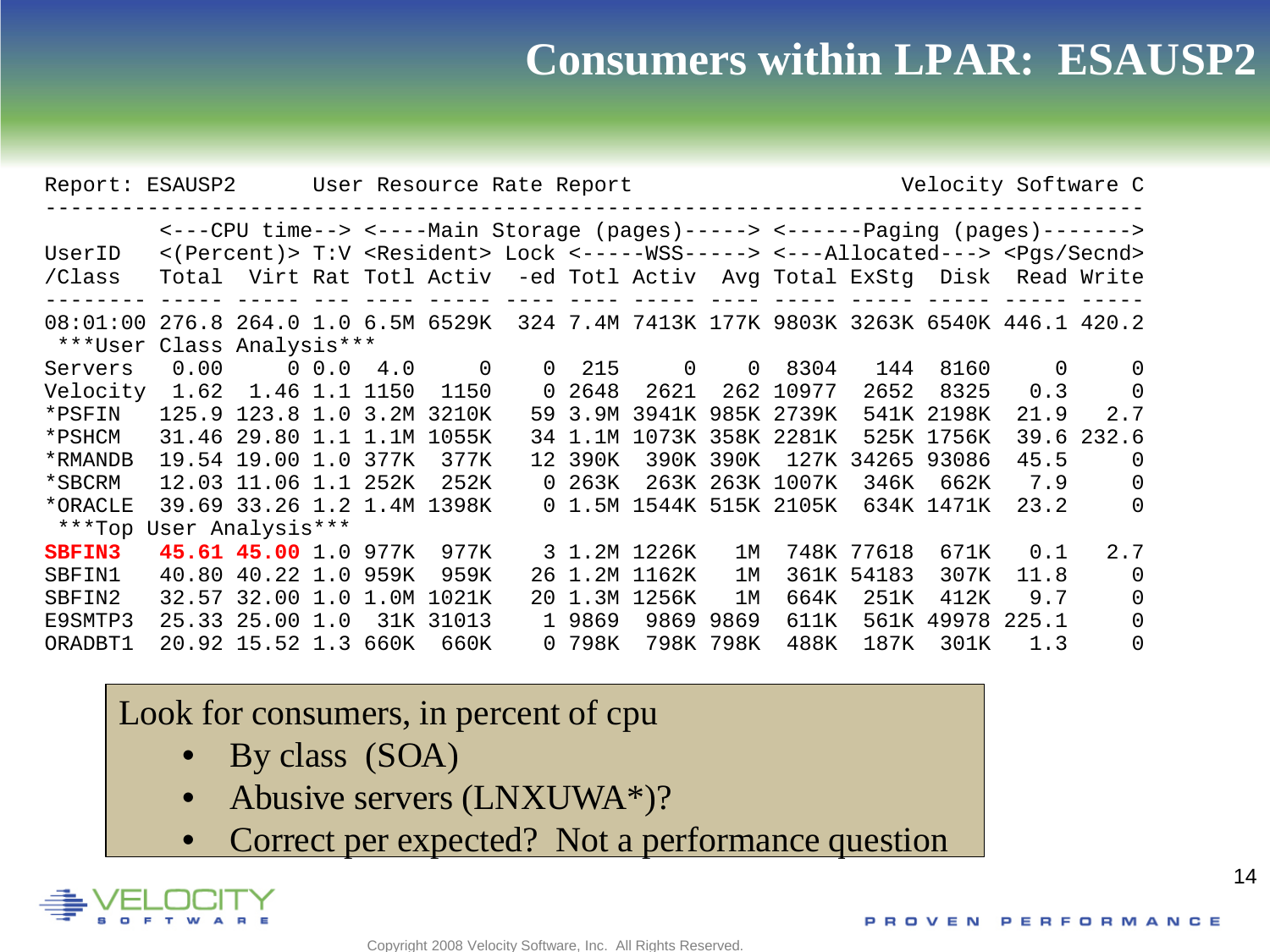#### **Linux Process Load: ESALNXP**

15

| Report: ESALNXP                                                                    |                |      | LINUX HOST Process Statistics Report                                                             |                                                                                  |                     |                |                             |               |                                 |                                           |              |               | Velocity Softwar3.0 06/16/16 |                |                      |          |          | Pq       | 2802                                               |
|------------------------------------------------------------------------------------|----------------|------|--------------------------------------------------------------------------------------------------|----------------------------------------------------------------------------------|---------------------|----------------|-----------------------------|---------------|---------------------------------|-------------------------------------------|--------------|---------------|------------------------------|----------------|----------------------|----------|----------|----------|----------------------------------------------------|
| Monitor initialized: 06/16/16 at 08:00:00 on 2098 serial 0D045 First record ana:00 |                |      |                                                                                                  |                                                                                  |                     |                |                             |               |                                 |                                           |              |               |                              |                |                      |          |          |          |                                                    |
| node/                                                                              |                |      | <-Process Ident-> Nice PRTY <------CPU Percents----> <--------------Stor-----> <-Faults/Second-> |                                                                                  |                     |                |                             |               |                                 |                                           |              |               |                              |                |                      |          |          |          |                                                    |
| Name                                                                               | ID             | PPID |                                                                                                  | GRP Valu Valu Tot sys user syst usrt Size RSS Peak Swap k PTbl min maj mint majt |                     |                |                             |               |                                 |                                           |              |               |                              |                |                      |          |          |          |                                                    |
| 08:01:00                                                                           |                |      |                                                                                                  |                                                                                  |                     |                |                             |               |                                 |                                           |              |               |                              |                |                      |          |          |          |                                                    |
| ocinprod                                                                           | $\overline{0}$ |      | $\Omega$<br>0                                                                                    | 0                                                                                |                     |                |                             |               | 0 12.7 0.30 0.17 0.64 11.6 1796 |                                           | 238          | $\Omega$      |                              | 0 <sub>0</sub> | $\Omega$             | 64       | $\Omega$ | 443      | $\Omega$                                           |
| cron                                                                               | 2450           |      | 2450<br>$\mathbf{1}$                                                                             | $\Omega$                                                                         | 20 12.2 0.02        |                |                             | 0, 0.59, 11.6 |                                 | 3                                         | $\mathbf{1}$ | $\Omega$      |                              | 0 <sub>0</sub> | $\Omega$             | $\Omega$ | 0        | 370      | <sup>0</sup>                                       |
| sbfinl                                                                             | $\Omega$       |      | $\Omega$<br>$\Omega$                                                                             | $\Omega$                                                                         |                     |                |                             |               |                                 | 0 37.2 7.08 15.0 2.60 12.5 170K 4577 170K |              |               |                              |                | 100 1 50.4 453       |          |          | 01503    | 0                                                  |
| init                                                                               | 1              |      | 1<br>1                                                                                           | $\Omega$                                                                         | 20 15.1             | 0              |                             | 02.5812.5     |                                 | 2                                         | $\mathbf{1}$ |               | 2.5 0.11 0 0.01              |                |                      | $\Omega$ |          | 0 1496   | 0                                                  |
| ksoftirq                                                                           | 3              |      | 2<br>$\Omega$                                                                                    | $\Omega$                                                                         | 20 0.56 0.56        |                | 0                           | 0             | $\Omega$                        | $\Omega$                                  | $\Omega$     | $\Omega$      | 0 <sub>0</sub>               |                | $\Omega$             | $\Omega$ | 0        | 0        | 0                                                  |
| oracle                                                                             | 3065           |      | 3065<br>1                                                                                        | $\Omega$                                                                         | 20 3.31 0.40 2.90   |                |                             | 0             |                                 | 0,1008                                    |              | 86 1000       |                              |                | $0 \t0 \t0.79 \t408$ |          | 0        | $\Omega$ | 0                                                  |
| oracle                                                                             | 6413           |      | 6413<br>1                                                                                        | $\Omega$                                                                         | 20 4.15 2.35 1.81   |                |                             | 0             |                                 | 0 1061                                    |              |               | 272 1109 4.71 0 0.93         |                |                      | $\Omega$ | 0        | 0        | 0                                                  |
| oracle                                                                             | 22774          |      | 1 22774                                                                                          | $\Omega$                                                                         | $-2$ 0.65 0.29 0.37 |                |                             | 0             |                                 | 0 1733                                    |              | 15 1733       |                              |                | 0 0 0.30             | 0        | 0        | 0        | 0                                                  |
| oracle                                                                             | 46541          |      | $\Omega$<br>1                                                                                    | $\Omega$                                                                         | 20 6.00 0.40 5.60   |                |                             | 0             |                                 | 0 1736                                    |              | 33 1738       |                              |                | $0 \t0 \t0.33$       | $\Omega$ | 0        | 0        | 0                                                  |
| snmpd                                                                              | 47408          |      | $\mathbf 1$<br>$\Omega$                                                                          | $-15$                                                                            | 5 0.52 0.33 0.19    |                |                             | 0             | $\Omega$                        | 68                                        |              |               | 16 67.5 0.37 0 0.11          |                |                      | 38       | $\Omega$ | $\Omega$ | $\Omega$                                           |
| oracle                                                                             | 49397          |      | $\Omega$<br>$\mathbf{1}$                                                                         | $\Omega$                                                                         | $-2$ 0.67 0.29 0.38 |                |                             | $\Omega$      |                                 | 0 1221                                    |              |               | 14 1221 1.53 0 0.30          |                |                      | $\Omega$ | 0        | $\Omega$ | 0                                                  |
| oracle                                                                             | 50956          |      | $\mathbf{1}$<br>$\Omega$                                                                         | $\Omega$                                                                         | $-2$ 0.67 0.29 0.38 |                |                             | $\Omega$      | $\Omega$                        | 998                                       | 12           | 998           |                              |                | $0 \t0 \t0.35$       | $\Omega$ | $\Omega$ | $\Omega$ | <sup>0</sup>                                       |
| sbfin2                                                                             | $\Omega$       |      | $\Omega$<br>$\Omega$                                                                             | $\Omega$                                                                         |                     |                |                             |               |                                 | 0 29.5 5.33 5.35 2.93 15.8 155K 2833 155K |              |               |                              |                | 146 0 34.8 280       |          |          | 0 1569   | $\Omega$                                           |
| init                                                                               | $\mathbf 1$    |      | $\mathbf{1}$<br>$\mathbf{1}$                                                                     | $\Omega$                                                                         | 20 17.5 0.02        |                |                             | 02.1315.4     |                                 | 2                                         | $\Omega$     |               | $2.5$ 0.11 0                 |                | 0.01                 | $\Omega$ | 0        | 991      | $\Omega$                                           |
| ksoftirq                                                                           | 9              |      | $\overline{2}$<br>$\Omega$                                                                       | $\Omega$                                                                         | 20 0.59 0.59        |                | $\mathbf 0$                 | $\Omega$      | $\mathbf 0$                     | $\mathbf 0$                               | $\Omega$     | $\mathbf 0$   |                              | 0 <sub>0</sub> | $\Omega$             | $\Omega$ | $\Omega$ | $\Omega$ | 0                                                  |
| java                                                                               | 2209           | 2165 | 2165                                                                                             | $\Omega$                                                                         |                     |                | 20 2.29 0.29 0.74 0.79 0.47 |               |                                 | 689                                       | 274          |               | 704 57.5 0 0.82 129          |                |                      |          | $\Omega$ | 571      | 0                                                  |
| oracle                                                                             | 38411          |      | 1<br>$\Omega$                                                                                    | $\Omega$                                                                         |                     |                | 20 3.66 2.10 1.56           | $\mathbf 0$   |                                 | 0 1316                                    |              |               | 121 1364 5.29 0 0.52         |                |                      | $\Omega$ | $\Omega$ | $\Omega$ | 0                                                  |
| oracle                                                                             | 49522          |      | $\mathbf{1}$<br>$\Omega$                                                                         | $\Omega$                                                                         |                     |                | $-2$ 0.59 0.23 0.36         | $\Omega$      |                                 | 0 1221                                    |              | 11 1221       |                              |                | $0 \t0 \t0.30$       | $\Omega$ | $\Omega$ | $\Omega$ | 0                                                  |
| oracle                                                                             | 52017          |      | $\Omega$<br>1                                                                                    | $\Omega$                                                                         | $-2$ 0.58 0.21 0.36 |                |                             | 0             |                                 | 0 2245                                    |              | 14 2245       |                              |                | $0 \t0 \t0.30$       | $\Omega$ | $\Omega$ | $\Omega$ | 0                                                  |
| sbfin3                                                                             | $\Omega$       |      | $\Omega$<br>$\Omega$                                                                             | $\Omega$                                                                         |                     |                |                             |               |                                 | 0 41.5 8.41 15.1 3.37 14.6 173K 2925 174K |              |               |                              |                | 233 0 34.3 441       |          | 0        | 923      | 0                                                  |
| init                                                                               | $\mathbf{1}$   |      | $\mathbf{1}$<br>1                                                                                | $\Omega$                                                                         | 20 16.4             | $\overline{0}$ |                             | 02.5313.9     |                                 | 2                                         |              | $1 \quad 2.5$ |                              |                | $0 \t0 \t0.01$       | 0        | 0        | 580      | 0                                                  |
| oracle                                                                             | 16228          |      | 1 16228                                                                                          | $\Omega$                                                                         |                     |                | $0.21$ $0.40$               |               |                                 | 0.1733                                    |              |               |                              |                |                      |          |          |          |                                                    |
| oracle                                                                             | 26676          |      | 1 26676                                                                                          | 0                                                                                |                     |                |                             |               |                                 |                                           |              |               |                              |                |                      |          |          |          | Look for processes within Linux, in percent of cpu |
| oracle                                                                             | 31856          |      | 1 31856                                                                                          | $\Omega$                                                                         |                     |                |                             |               |                                 |                                           |              |               |                              |                |                      |          |          |          |                                                    |
| oracle                                                                             | 31860          |      | 1 31860                                                                                          | $\Omega$                                                                         |                     |                |                             |               |                                 | By relevant server (LNXUWA01)             |              |               |                              |                |                      |          |          |          |                                                    |
|                                                                                    |                |      |                                                                                                  |                                                                                  |                     |                |                             |               |                                 | Correct? Relevant? Cron?                  |              |               |                              |                |                      |          |          |          |                                                    |

**•** Total Page tables seem low for oracle?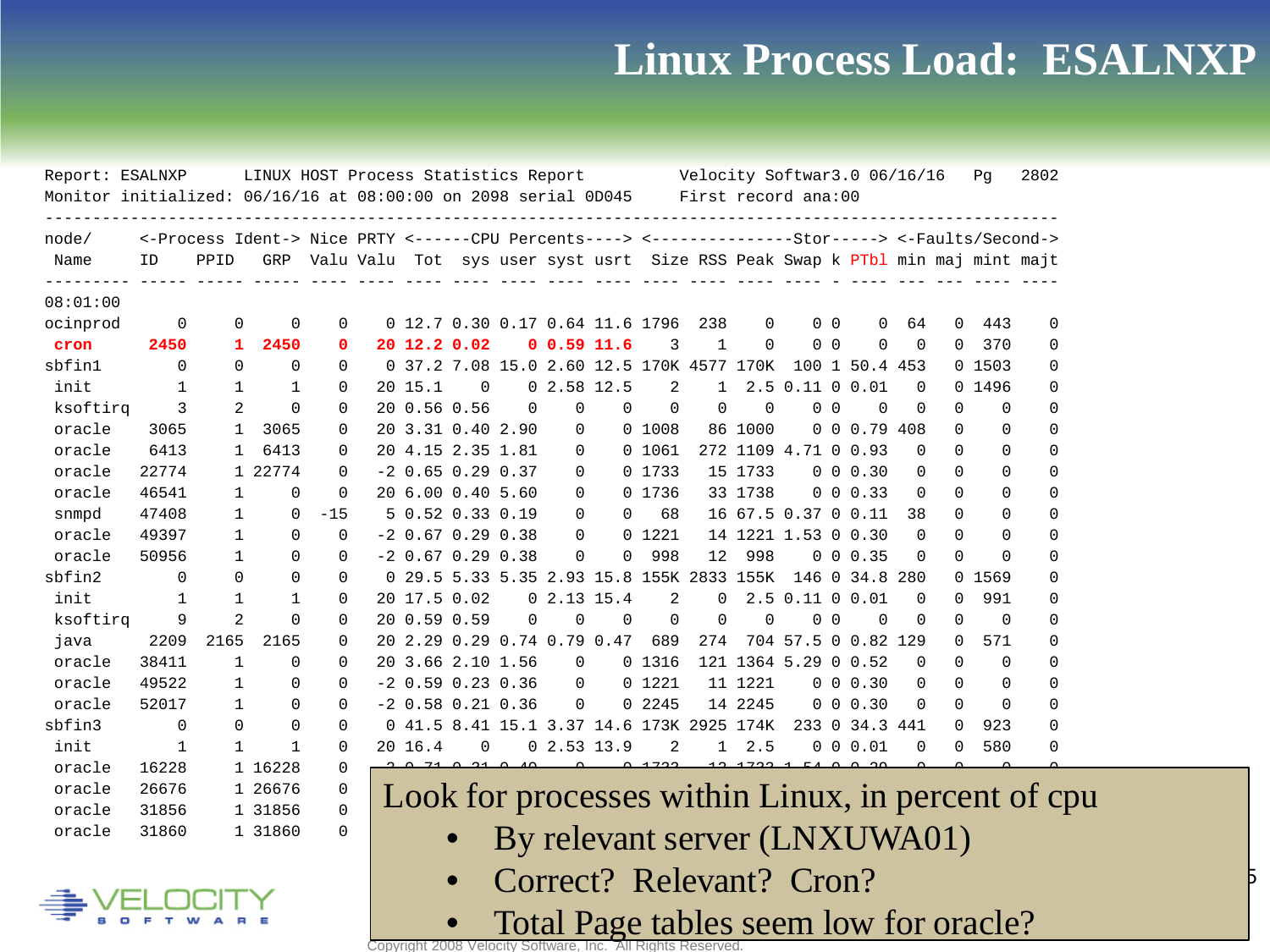#### **Linux Storage: ESALNXR**

Report: ESALNXR LINUX RAM/Storage Analysis Report MAP 4.3.0 06/16/16 Pg Monitor initialized: 06/16/16 at 08:00:00 on 2098 serial 0D045 08:00:00 -------------------------------------------------------------------------------- ----------- Node/ <--------Memory in megabytes-------------> <-Kernel(MB)-> <---Cache----><---Anonymous---> Stack<-Slab--> Page **<----Huge pages---->** Time Total Free Size Actv Swap Total Actv Inact Size Size Srec Tbls Totl Free Rsvd Size -------- ----- ---- ---- ---- ---- ----- ---- ----- ---- ---- -------- ---- ---- ---- ---- 06/16/16 08:01:00 gridctl 12041 754 3508 3263 2.8 6503 5897 608.4 4.1 627 581 20K 0 0 0 2048 hyptepm 24020 4590 9196 8107 1.3 7686 7549 137.7 10.1 1123 1036 28K 0 0 0 2048 hyptess 24020 12K 8615 6672 0 1491 1472 20.2 4.0 733 667 11K 0 0 0 2048 jenkins 3961 349 644 1055 1.2 1778 1548 231.5 2.4 362 317 6200 0 0 0 2048 psdbtest 24149 21K 1230 987 0 358.8 357 1.4 3.4 221 154 5400 0 0 0 2048 psfin853 16083 1277 5908 5306 151 7331 6491 983.0 6.2 608 537 49K 0 0 0 2048 pshcm853 16083 177 2897 1444 167 11300 10K 1418 11.2 699 574 **113K** 0 0 0 2048 rmandb 3006 46.9 461 204 12.1 313.2 228 91.1 3.5 34.1 19.9 21K 2056 1450 1444 1024 sbfin1 5016 141 995 331 24.6 853.8 912 448.6 4.5 114 72.6 57K 2568 261 260 1024 sbfin2 6024 177 888 474 45.7 960.5 692 280.1 5.1 80.9 45.2 43K 3684 625 548 1024 sbfin3 6024 235 1367 734 32.0 925.3 666 274.8 5.3 166 124 43K 3080 1100 1099 1024 sbfin4 6024 36.4 399 214 11.3 682.3 465 221.5 4.2 74.1 43.1 30K 4623 3142 56.0 1024

Look for inactive storage, large page tables Large page support???

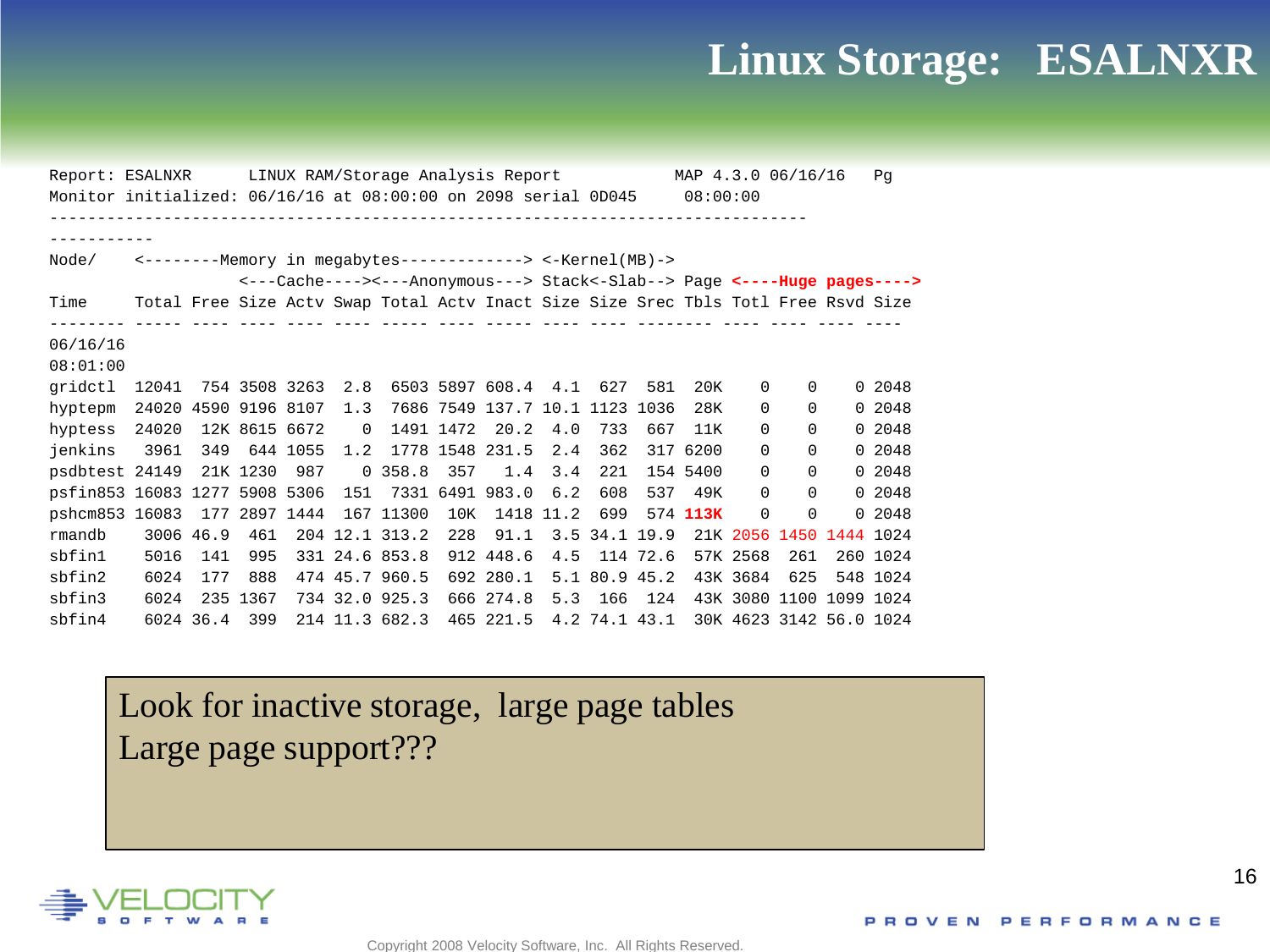#### **Storage Utilization: ESASTR1**

|          | Report: ESASTR1<br>Main Storage Analysis<br>Monitor initialized: 06/16/16 at 08:00:00 on 2098 serial 0D045 |       |   |    |   |     | Velocity Software Corporate<br>ZMAP 4.3.0 06/16/16<br>First record analyzed: $06/16/16$ 08:00:00 |             |                   |       |                                                                                                                                |     |          |                                 |          |  |          |
|----------|------------------------------------------------------------------------------------------------------------|-------|---|----|---|-----|--------------------------------------------------------------------------------------------------|-------------|-------------------|-------|--------------------------------------------------------------------------------------------------------------------------------|-----|----------|---------------------------------|----------|--|----------|
|          |                                                                                                            |       |   |    |   |     |                                                                                                  |             |                   |       |                                                                                                                                |     |          |                                 |          |  |          |
|          |                                                                                                            |       |   |    |   |     |                                                                                                  |             |                   |       |                                                                                                                                |     |          |                                 |          |  |          |
|          |                                                                                                            |       |   |    |   |     |                                                                                                  |             |                   |       | Loggd System Fixed Non- Free Frame <available> Systm User NSS/DCSS &lt;-AddSpace&gt; VDISK <mdc> Diag Commit</mdc></available> |     |          |                                 |          |  |          |
| Time     |                                                                                                            |       |   |    |   |     |                                                                                                  |             |                   |       | On Storage Store Pgble Stor Table <2gb >2gb ExSpc Resdnt Resident                                                              |     |          | Systm User Rsdnt Rsdnt 98 Ratio |          |  |          |
|          |                                                                                                            |       |   |    |   |     |                                                                                                  |             |                   |       |                                                                                                                                |     |          |                                 |          |  |          |
| 06/16/16 |                                                                                                            |       |   |    |   |     |                                                                                                  |             |                   |       |                                                                                                                                |     |          |                                 |          |  |          |
| 08:01:00 | 42                                                                                                         | 26624 | 9 | 79 | 3 | 208 | $\mathbf 0$                                                                                      | $\mathbf 0$ | 12                | 25503 | 68                                                                                                                             | 370 | $\Omega$ | 289                             | 0        |  | 67 1.823 |
| 08:02:00 | 42                                                                                                         | 26624 | 9 | 79 | 3 | 208 | $\mathbf{1}$                                                                                     | 9           | 12                | 25486 | 67                                                                                                                             | 370 | $\Omega$ | 295                             | $\Omega$ |  | 67 1.823 |
| 08:03:00 | 42                                                                                                         | 26624 | 9 | 79 | 3 | 208 | $\mathbf{1}$                                                                                     | 7           | 12                | 25489 | 67                                                                                                                             | 370 | $\Omega$ | 295                             | 0        |  | 67 1.823 |
| 08:04:00 | 42                                                                                                         | 26624 | 9 | 79 | 3 | 208 |                                                                                                  | 2           | 12                | 25494 | 68                                                                                                                             | 370 | $\Omega$ | 295                             | $\Omega$ |  | 67 1.823 |
| 08:05:00 | 42                                                                                                         | 26624 | 9 | 79 | 3 | 208 | 1                                                                                                | 1           | 12 <sup>°</sup>   | 25496 | 68                                                                                                                             | 370 | $\Omega$ | 294                             | $\Omega$ |  | 67 1.823 |
| 08:06:00 | 42                                                                                                         | 26624 | 9 | 79 | 3 | 208 |                                                                                                  |             | 12                | 25498 | 68                                                                                                                             | 370 | $\Omega$ | 292                             | $\Omega$ |  | 67 1.823 |
| 08:07:00 | 42                                                                                                         | 26624 | 9 | 79 | 3 | 208 | 1                                                                                                | 9           | 12                | 25493 | 67                                                                                                                             | 370 | $\Omega$ | 289                             | $\Omega$ |  | 67 1.823 |
| 08:08:00 | 42                                                                                                         | 26624 | 9 | 79 | 3 | 208 | 1                                                                                                | 4           | 12                | 25498 | 67                                                                                                                             | 370 | $\Omega$ | 289                             | $\Omega$ |  | 67 1.823 |
| 08:09:00 | 42                                                                                                         | 26624 | 9 | 79 | 3 | 208 | 1                                                                                                | 2           | $12 \overline{ }$ | 25494 | 68                                                                                                                             | 370 | $\Omega$ | 294                             | $\Omega$ |  | 67 1.823 |
| 08:10:00 | 42                                                                                                         | 26624 | 9 | 79 | 3 | 208 | $\Omega$                                                                                         | 1           | 12 <sup>°</sup>   | 25495 | 68                                                                                                                             | 370 | $\Omega$ | 295                             | 0        |  | 67 1.823 |
| 08:11:00 | 42                                                                                                         | 26624 | 9 | 79 | 3 | 208 | $\mathbf{1}$                                                                                     | 3           | 12                | 25495 | 67                                                                                                                             | 370 | $\Omega$ | 293                             | 0        |  | 67 1.823 |
| 08:12:00 | 42                                                                                                         | 26624 | 9 | 79 |   | 208 | 1                                                                                                | 9           | $12 \overline{ }$ | 25490 | 68                                                                                                                             | 370 | $\Omega$ | 292                             | $\Omega$ |  | 67 1.823 |

#### Total storage analysis (in MEGABYTES)

- MDC? SET MDC MAX/MIN
- VDISK ok
- System Execution space ok

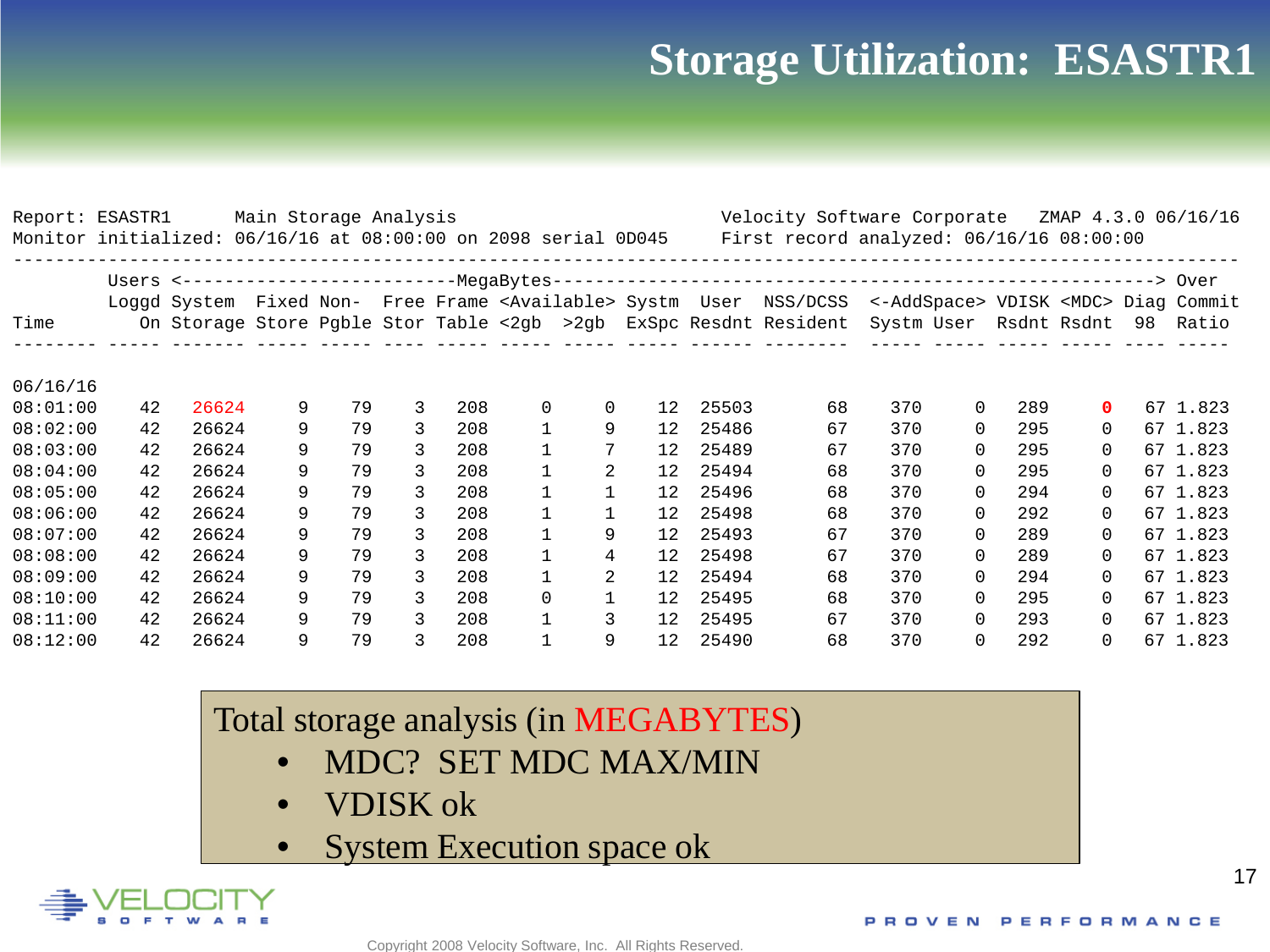#### **VDISK for Swap: ESAVDSK**

|                                                                                                          | VDISK Analysis Report<br>Report: ESAVDSK                                                               |                                               |                                          |          |  |             |          |                                | Velocity Softwa                 |                | Pq      | 3948       |
|----------------------------------------------------------------------------------------------------------|--------------------------------------------------------------------------------------------------------|-----------------------------------------------|------------------------------------------|----------|--|-------------|----------|--------------------------------|---------------------------------|----------------|---------|------------|
|                                                                                                          | 06/16/16 at 08:00:00 on 2098 serial 0D045<br>Monitor initialized:<br>3600 seconds (<br>Monitor period: |                                               | 1:00:00)                                 |          |  |             |          |                                | First record an<br>Last record: |                |         |            |
| Maximum VDISK:<br>Blocks<br>(MB)<br>--No Limit--<br>System storage:<br>--No Limit--<br>Storage per user: |                                                                                                        |                                               |                                          |          |  |             |          |                                |                                 |                |         |            |
|                                                                                                          |                                                                                                        |                                               | <--Size---> <addspce> Priv VIO</addspce> |          |  |             |          |                                | $\leftarrow$ -pages--           |                | DASD    | $X -$      |
|                                                                                                          |                                                                                                        | AddSpc VDSK Cre- Del- or rate User Resi- Lock |                                          |          |  |             |          |                                |                                 |                |         | Page Store |
| Owner                                                                                                    | Space Name                                                                                             | Pages                                         |                                          |          |  |             |          | Blks ates etes Shrd /sec Links | dent                            |                | e Slots | Blks       |
| SBFIN1                                                                                                   | VDISK\$SBFIN1\$\$\$0300\$0055                                                                          |                                               | 262K 2097K                               | 0        |  | 0 Priv 0.01 |          |                                | 1 7 K                           | $\Omega$       | 254K    | 106        |
| SBFIN1                                                                                                   | VDISK\$SBFIN1\$\$\$0301\$0056                                                                          |                                               | 262K 2097K                               | 0        |  | 0 Priv      | $\Omega$ |                                | - 0                             | $\overline{0}$ | 2258    | $\Omega$   |
| SBFIN2                                                                                                   | VDISK\$SBFIN2\$\$\$0300\$000B                                                                          |                                               | 262K 2097K                               | 0        |  | 0 Priv 0.00 |          |                                | 1256                            | 0              | 262K    | 20         |
| SBFIN2                                                                                                   | VDISK\$SBFIN2\$\$\$0301\$000C                                                                          |                                               | 262K 2097K                               | 0        |  | 0 Priv      |          |                                | $\Omega$                        | 0              | 2258    | $\Omega$   |
| SBFIN3                                                                                                   | VDISK\$SBFIN3\$\$\$0300\$003B                                                                          |                                               | 262K 2097K                               | 0        |  | 0 Priv      | $\Omega$ |                                | 20.1                            |                | 0 214K  |            |
| SBFIN3                                                                                                   | VDISK\$SBFIN3\$\$\$0301\$003C                                                                          |                                               | 262K 2097K                               | 0        |  | 0 Priv      | $\Omega$ |                                | 0                               | $\Omega$       | 2258    | $\Omega$   |
| SBFIN4                                                                                                   | VDISK\$SBFIN4\$\$\$0300\$0061                                                                          |                                               | 262K 2097K                               | 0        |  | 0 Priv      | $\Omega$ |                                |                                 |                | 0 197K  |            |
| SBFIN4                                                                                                   | VDISK\$SBFIN4\$\$\$0301\$0062                                                                          |                                               | 262K 2097K                               | $\Omega$ |  | 0 Priv      |          |                                |                                 | 0              | 2258    | $\Omega$   |
| SBHCM1                                                                                                   | VDISK\$SBHCM1\$\$\$0300\$001D                                                                          |                                               | 262K 2097K                               | 0        |  | 0 Priv 0.03 |          |                                | 20K                             | 0              | 250K    | $\Omega$   |
| SBHCM1                                                                                                   | VDISK\$SBHCM1\$\$\$0301\$001E                                                                          |                                               | 262K 2097K                               | 0        |  | 0 Priv      |          |                                | 0                               | 0              | 2258    |            |
| SBHCM2                                                                                                   | VDISK\$SBHCM2\$\$\$0300\$005F                                                                          |                                               | 262K 2097K                               | 0        |  | 0 Priv 5.88 |          |                                | 27K                             | $\Omega$       | 257K    | 7688       |

#### Virtual Disk Analysis

- Vdisks for swap, small and large?
- Are there multiple vdisks, and PRIORITIZED!!!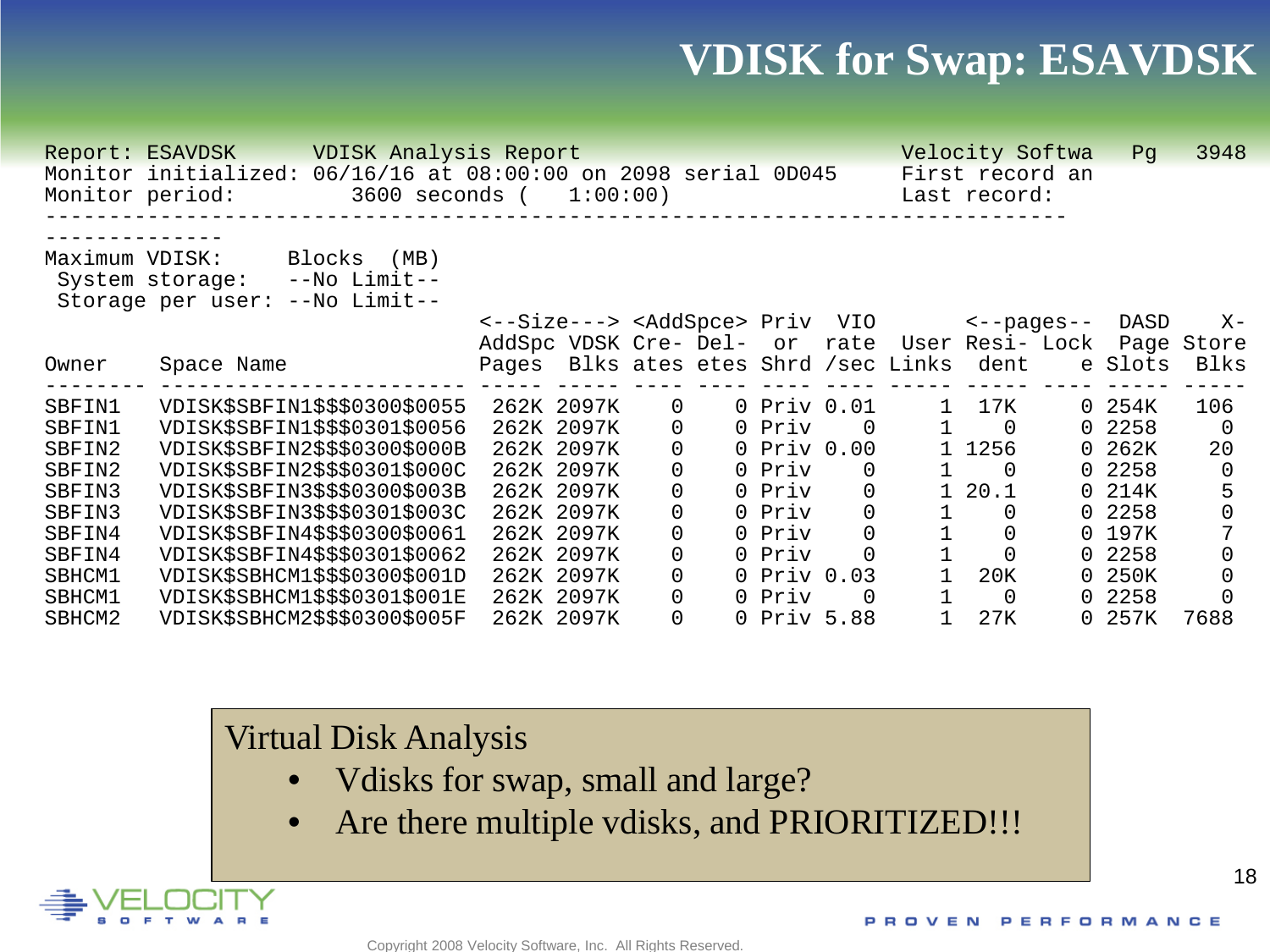## **Linux Storage - 2: ESAUCD2**

| Report: ESAUCD2                                                                                                                                                                             |                                                                                                                                                              |                                                                                                  |                                                                                                                | Velocity Software<br>LINUX UCD Memory Analysisrt                                                             |                                                                                                              |                                                                                                                                      |                                                                                                               |                                                                       |                                                                                                                                                                     |                                                                                                                                          |                                                                                                        |  |  |
|---------------------------------------------------------------------------------------------------------------------------------------------------------------------------------------------|--------------------------------------------------------------------------------------------------------------------------------------------------------------|--------------------------------------------------------------------------------------------------|----------------------------------------------------------------------------------------------------------------|--------------------------------------------------------------------------------------------------------------|--------------------------------------------------------------------------------------------------------------|--------------------------------------------------------------------------------------------------------------------------------------|---------------------------------------------------------------------------------------------------------------|-----------------------------------------------------------------------|---------------------------------------------------------------------------------------------------------------------------------------------------------------------|------------------------------------------------------------------------------------------------------------------------------------------|--------------------------------------------------------------------------------------------------------|--|--|
| Node/<br>Time/<br>Date                                                                                                                                                                      |                                                                                                                                                              |                                                                                                  |                                                                                                                |                                                                                                              |                                                                                                              | Total Avail Used Total Avail Used                                                                                                    |                                                                                                               | Avail CMM                                                             | <---------------------------Storage Sizn MegaBytes) ---------------<br><--Real Storage--> <-----SWAP Storage Total <-------Storage in Use----<br>Buffer Cache Ovrhd |                                                                                                                                          |                                                                                                        |  |  |
| 08:01:00<br>*** Nodes<br>psdbtest<br>psfin853<br>pshcm853<br>rmandb<br>sandbx2<br>sbcrm<br>sbfinl<br>sbfin2<br>sbfin3<br>sbfin4<br>sbhcm1<br>sbhcm2<br>sbhcm3<br>sbhyp                      | *******<br>24149<br>16083<br>16083<br>3006.4<br>4014.4<br>4014.4<br>5016.3 141.5<br>6024.3<br>6024.4<br>6024.3<br>4014.5<br>4512.3<br>4014.4 196.2<br>2001.6 | 20720<br>1277<br>176.8<br>46.8<br>52.3<br>41.4<br>176.5<br>235.0<br>36.4<br>54.6<br>38.7<br>80.3 | 3429<br>14805<br>15906<br>2960<br>3962<br>3973<br>4875<br>5848<br>5789<br>5988<br>3960<br>4474<br>3818<br>1921 | 2055<br>7164<br>5116<br>2031<br>3072<br>4079<br>4079<br>2031<br>2031<br>2031<br>8175<br>8175<br>8175<br>2031 | 2055<br>6134<br>2608<br>1944<br>2629<br>3569<br>3936<br>1856<br>1784<br>1976<br>7609<br>7568<br>8129<br>2030 | $\mathbf 0$<br>1029<br>2508<br>86.7<br>442.6<br>509.9<br>143.1<br>175.4<br>247.1<br>54.7<br>565.8<br>607.3<br>46.1<br>-7<br>$\Omega$ | 22775<br>7412<br>2784<br>1991<br>2682<br>3610<br>4077<br>2032<br>2019<br>2013<br>7664<br>7606<br>8325<br>2111 | 0<br>0<br>0<br>0<br>0<br>0<br>0<br>0<br>$\overline{0}$<br>0<br>0<br>0 | 1329.4<br>550.6<br>526.3<br>20.1<br>24.4<br>68.6<br>198.8<br>96.0<br>120.1<br>96.0<br>19.6<br>27.6                                                                  | 1230<br>5908<br>2897<br>461.5<br>895.1<br>173.0<br>995.1<br>887.5<br>1367<br>399.5<br>224.1<br>193.8<br>151.0 235.3<br>141.5 833.9 945.8 | 869.2<br>8347<br>12483<br>2478<br>3043<br>3731<br>3681<br>4864<br>4302<br>5492<br>3716<br>4252<br>3432 |  |  |
| Linux Storage Map<br><b>Opportunities?</b><br>High available (greater than 5%)<br>High buffer (greater than 20mb)<br>Issues? Swap<br>$\bullet$<br>If swap used, but also large buffer, CMM? |                                                                                                                                                              |                                                                                                  |                                                                                                                |                                                                                                              |                                                                                                              |                                                                                                                                      |                                                                                                               |                                                                       |                                                                                                                                                                     |                                                                                                                                          |                                                                                                        |  |  |



19

Copyright 2008 Velocity Software, Inc. All Rights Reserved.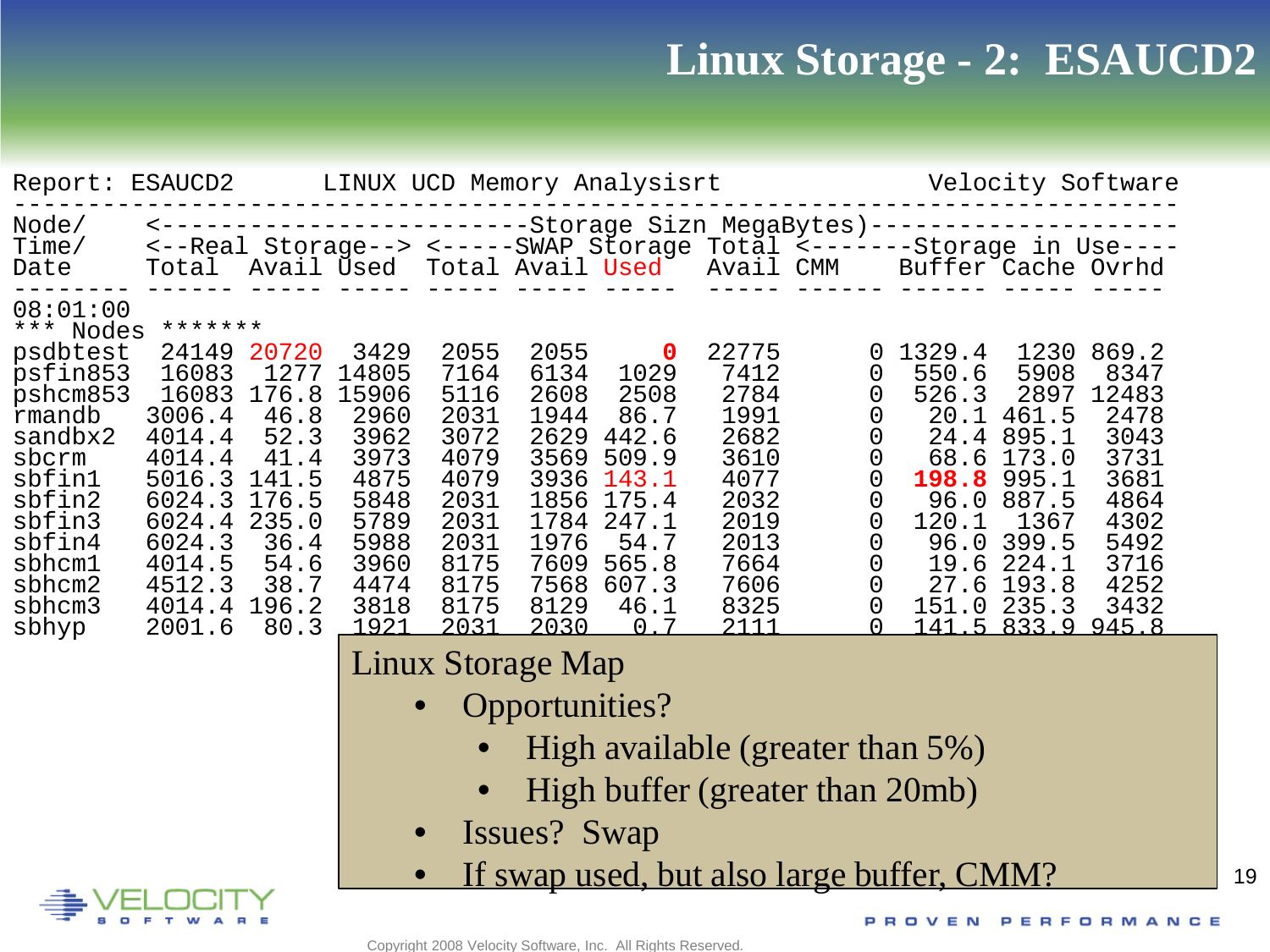#### **Paging Subsystem: ESAPSDV**

|             | Report: ESAPSDV<br>Monitor initialized: 06/16/16 at 08:00:00 on 2098 |        |        |    | Page And Spool Device Activi            |                   |      |  |  |  |  |  |
|-------------|----------------------------------------------------------------------|--------|--------|----|-----------------------------------------|-------------------|------|--|--|--|--|--|
|             |                                                                      |        |        |    | <-----------------paging--------------> |                   |      |  |  |  |  |  |
|             | <b>Dev</b>                                                           |        |        |    | <---------Slots---------> <-per sec->   |                   |      |  |  |  |  |  |
| No.         |                                                                      |        |        |    | Serial Avail Used %Use Max Read Write   |                   |      |  |  |  |  |  |
|             | 08:01:00                                                             |        |        |    |                                         |                   |      |  |  |  |  |  |
|             | 103A V3PG0A                                                          | 601020 | 368323 | 61 | 368323                                  | 14.3              | 14.3 |  |  |  |  |  |
| 103B        | V3PG0B                                                               | 601020 | 363202 | 60 | 363202                                  | 14.0              | 14.4 |  |  |  |  |  |
|             | 103C V3PG0C                                                          | 601020 | 367162 | 61 | 367162                                  | 14.7              | 14.8 |  |  |  |  |  |
| 103D        | V3PG0D                                                               | 601020 | 357378 | 59 | 357378                                  | 15.5              | 15.2 |  |  |  |  |  |
| 103E        | V3PG0E                                                               | 601020 | 359623 | 60 | 359623                                  | 16.5              | 13.4 |  |  |  |  |  |
| 103F        | V3PG0F                                                               | 601020 | 354060 | 59 | 354060                                  | 14.2              | 16.0 |  |  |  |  |  |
| 1031        | V3PG01                                                               | 601020 | 355090 | 59 | 355090                                  | 15.8              | 12.8 |  |  |  |  |  |
|             | 1042 V3PG12                                                          | 601020 | 356263 |    | 59 356263                               | 16.1              | 17.0 |  |  |  |  |  |
| 1043        | V3PG13                                                               | 601020 | 358292 | 60 | 358292                                  | 18.4              | 15.8 |  |  |  |  |  |
| 1044        | V3PG14                                                               | 601020 | 363900 | 61 | 363900                                  | 14.7              | 17.0 |  |  |  |  |  |
| 1045        | V3PG15                                                               | 601020 | 361872 | 60 | 361872                                  | 17.8              | 16.3 |  |  |  |  |  |
| <b>111F</b> | V3PG16                                                               | 601020 | 399707 | 67 | 399707                                  | 16.1              | 12.6 |  |  |  |  |  |
| 1120        | V3PG17                                                               | 601020 | 404986 | 67 | 404986                                  | 14.8              | 16.1 |  |  |  |  |  |
| 1122        | V3PG18                                                               | 601020 | 401146 | 67 | 401146                                  | 17.0              | 17.4 |  |  |  |  |  |
| 110D        | V3PG19                                                               | 601020 | 335029 | 56 | 335029                                  | 19.1              | 16.7 |  |  |  |  |  |
| 1918        | V3S540                                                               |        |        |    |                                         | 0                 | 0    |  |  |  |  |  |
| Total:      |                                                                      | 16228K | 9806K  | 60 |                                         | 9806K 447.4 420.2 |      |  |  |  |  |  |

#### Paging Configuration:

- How many devices (11)
- Equal sizes?
- How full?  $(50\%)$
- Fragmentation….
- $\bullet$  z/VM 5.4
- Rates reasonable? Device type dependent

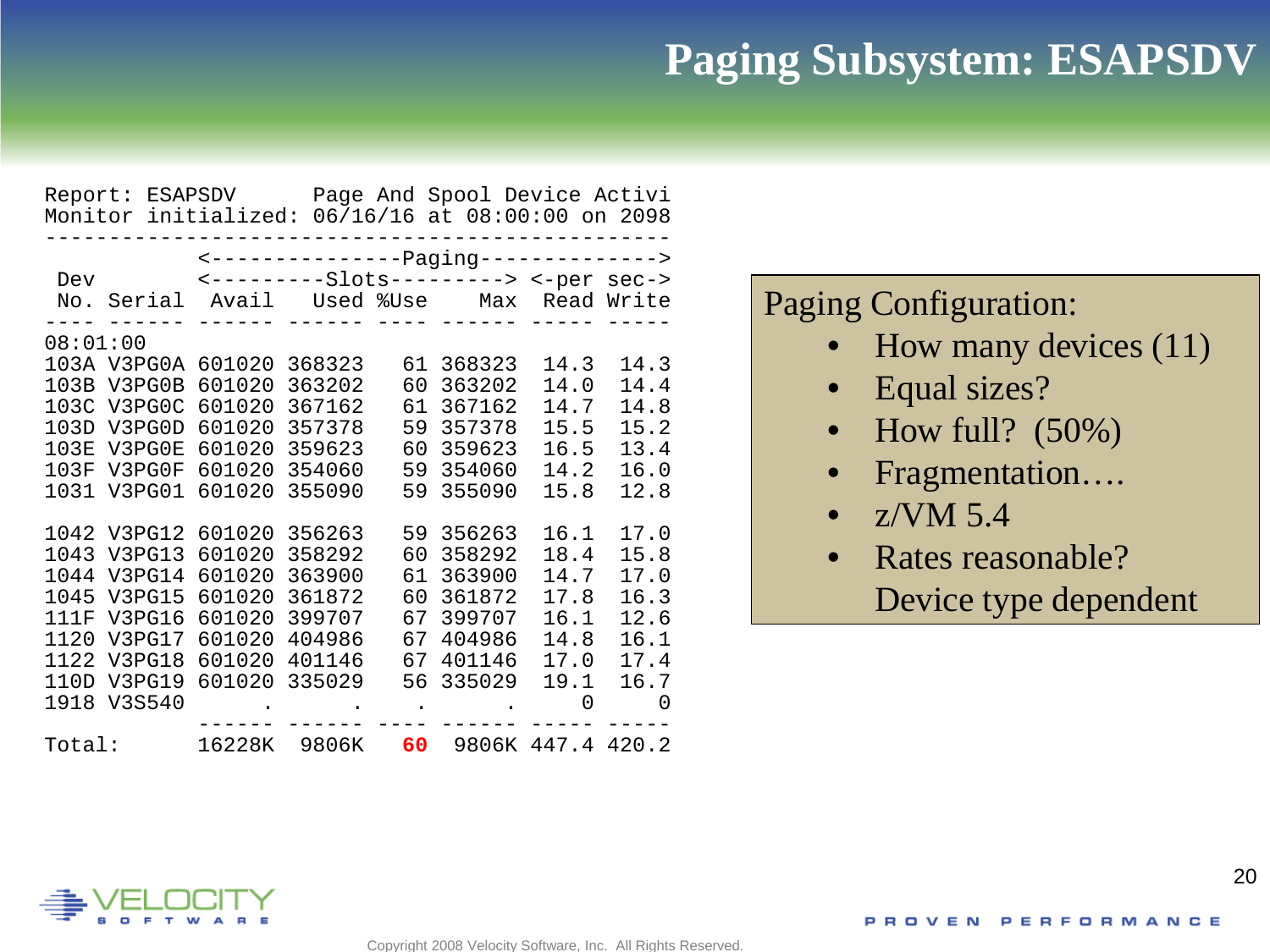#### **Page Device Busy: ESADSD2**

|          | Report: ESADSD2 DASD Performance Analysis                   |                                                    |       |          |      |     |                  |      |      |  |
|----------|-------------------------------------------------------------|----------------------------------------------------|-------|----------|------|-----|------------------|------|------|--|
|          | Monitor initialized: 06/16/16 at 08:00:00 on 2098 serial OD |                                                    |       |          |      |     |                  |      |      |  |
|          |                                                             |                                                    |       |          |      |     |                  |      |      |  |
|          |                                                             |                                                    |       |          |      |     |                  |      |      |  |
|          |                                                             |                                                    |       |          |      |     |                  |      |      |  |
| Dev      |                                                             | Device <--SSCH--> <%DevBusy> <ssch sec-=""></ssch> |       |          |      |     |                  |      |      |  |
|          | No. Serial Type Total ERP Avg Peak                          |                                                    |       |          |      |     | avg peak         |      | Resp |  |
|          |                                                             |                                                    |       |          |      |     |                  |      |      |  |
| 08:01:00 |                                                             |                                                    |       |          |      |     |                  |      |      |  |
|          | ***Top DASD by Device busy***                               |                                                    |       |          |      |     |                  |      |      |  |
|          | 9005 XV9005 9336                                            |                                                    | 30655 | 0        | 64.9 |     | 64.9 510.9 510.9 |      | 1.3  |  |
|          |                                                             |                                                    |       |          |      |     |                  |      |      |  |
| 9000     | XV9000 9336                                                 |                                                    | 893   | 0        | 7.1  | 7.1 | 14.9             | 14.9 | 4.7  |  |
|          | 9002 XV9002 9336                                            |                                                    | 1419  | $\Omega$ | 6.1  |     | $6.1\quad 23.6$  | 23.6 | 2.6  |  |
|          | 9004 XV9004 9336                                            |                                                    | 844   | 0        | 3.6  | 3.6 | 14.1             | 14.1 | 2.6  |  |
|          | 9001 XV9001                                                 | 9336                                               | 627   | 0        | 3.2  | 3.2 | 10.4             | 10.4 | 3.0  |  |
| 1045     | V3PG15                                                      | $3390 - 3$                                         | 704   | $\Omega$ | 2.4  | 2.4 | 11.7             | 11.7 | 2.1  |  |
| 103D.    | V3PG0D                                                      | $3390 - 3$                                         | 689   | 0        | 2.3  | 2.3 | 11.5             | 11.5 | 2.0  |  |
| 1035     | V3PG05                                                      | $3390 - 3$                                         | 731   | 0        | 2.3  | 2.3 | 12.2             | 12.2 | 1.9  |  |
| 1031     | V3PG01                                                      | $3390 - 3$                                         | 591   | $\Omega$ | 2.3  | 2.3 | 9.8              | 9.8  | 2.3  |  |
|          | 1041 V3PG11 3390-3                                          |                                                    | 719   | 0        | 2.3  | 2.3 | 12.0             | 12.0 | 1.9  |  |

Page Device Analysis – DASD Subsystem

- Page Devices are usually in "top ten DASD"
- Device busy  $> 20\%$  cause for concern
- Device busy  $>$  50% serious
- Minute by minute analysis would show 30% "Peak"

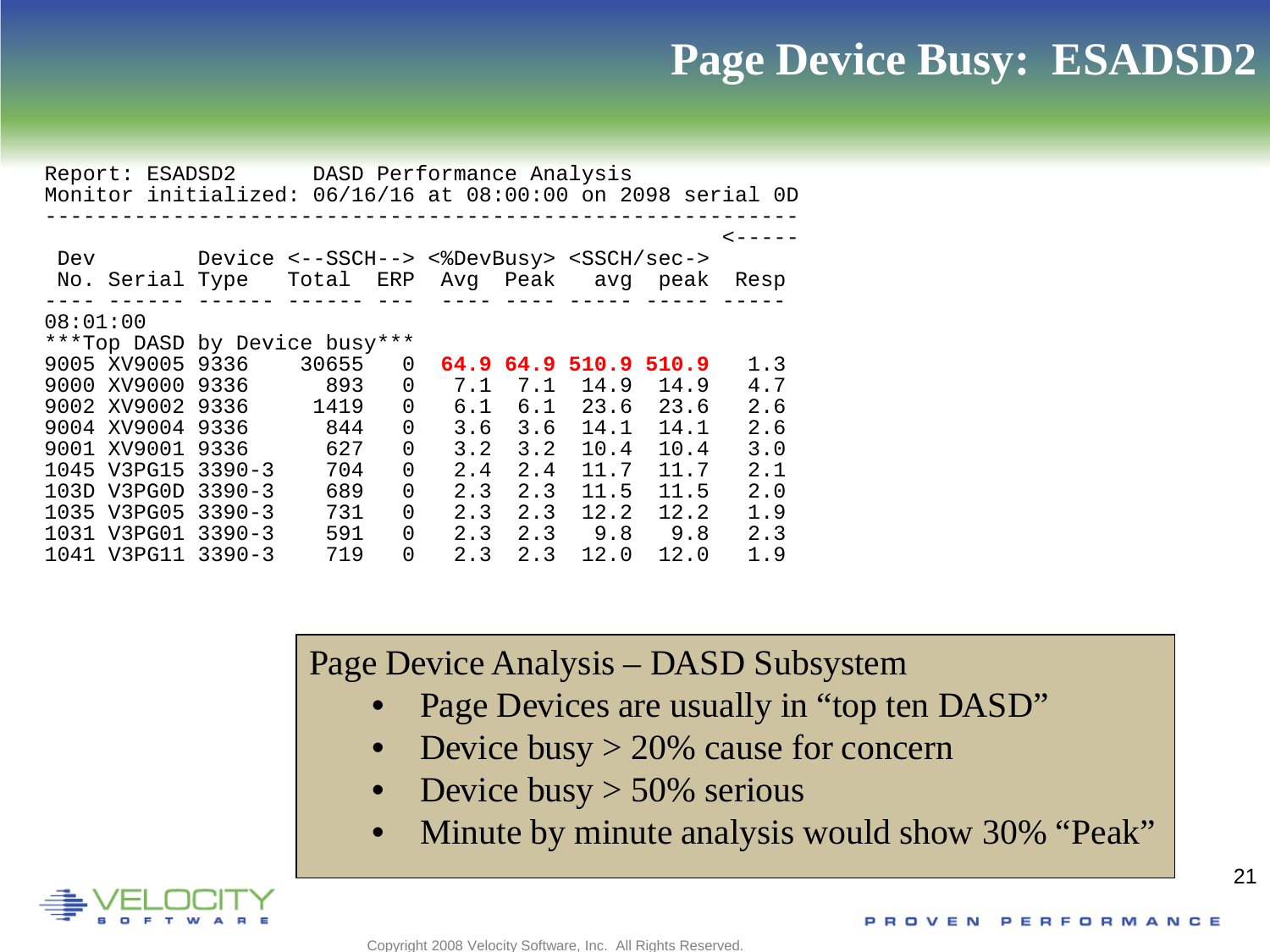#### **Device Busy – who? ESAUSP3**

| Report: ESAUSP3                  |                     |             | User Resour   |                   |
|----------------------------------|---------------------|-------------|---------------|-------------------|
| Monitor initialized: 06/16/16 at |                     |             |               |                   |
|                                  |                     |             |               |                   |
|                                  |                     |             | ----I/O Rates |                   |
| UserID                           |                     | DASD Block  | MDC           | VDsk              |
| /Class                           | I/O                 | I/O         | Hits          | I/O               |
| 06/16/16                         |                     |             |               |                   |
| 08:01:00 655.2                   |                     |             | 0.0 50.3      | 1.6               |
| ***Key User Analysis ***         |                     |             |               |                   |
| RSCS                             | 0                   | 0           | 0             | 0                 |
| TCPIP                            | 0                   | O           | U             | 0                 |
| ***User Class Analysis***        |                     |             |               |                   |
| Servers                          | 0                   | 0           | 0             | 0                 |
| Velocity                         | 13.0                | 0           | 3.3           | 0                 |
| *PSFIN                           | 12.5                | 0           | 0.1           | 0                 |
| *PSHCM                           | 14.7                | 0           | 0.0           | 0.0               |
| *RMANDB                          | 10.9                | 0           | 1.1           | 1.5               |
| *SBCRM                           | 27.7                | $\mathbf 0$ | 10.9          | 0                 |
| *ORACLE 567.3                    |                     | 0           | 33.8          | 0                 |
| *SBHYP                           | 0.5                 | 0           | 0             | 0                 |
| TheUsrs                          | 8.4                 | 0.0         | 1.0           | 0                 |
| ***Top User Analysis***          |                     |             |               |                   |
| SBFIN3                           | 7.6                 | 0           | 0.1           | 0                 |
| SBFIN1                           | 0.9                 | 0           | 0             | 0                 |
| SBFIN2                           | 3.4                 | 0           | 0             | 0                 |
| E9SMTP3                          | 4.4                 | 0           | U             | 0                 |
| <b>ORADBT1</b>                   | 559.9               | 0           | 33.8          | 0                 |
| RMANDB<br>C <sub>2</sub>         | 10.9<br>$\sim$<br>⌒ | 0<br>$\sim$ | 1.1<br>$\cap$ | 5<br>1.<br>$\cap$ |

Quick check on dasd device, who is using? ESAUSP3, DASD I/O rates.

## SANDBX2 2.2 0 0 0

Copyright 2008 Velocity Software, Inc. All Rights Reserved.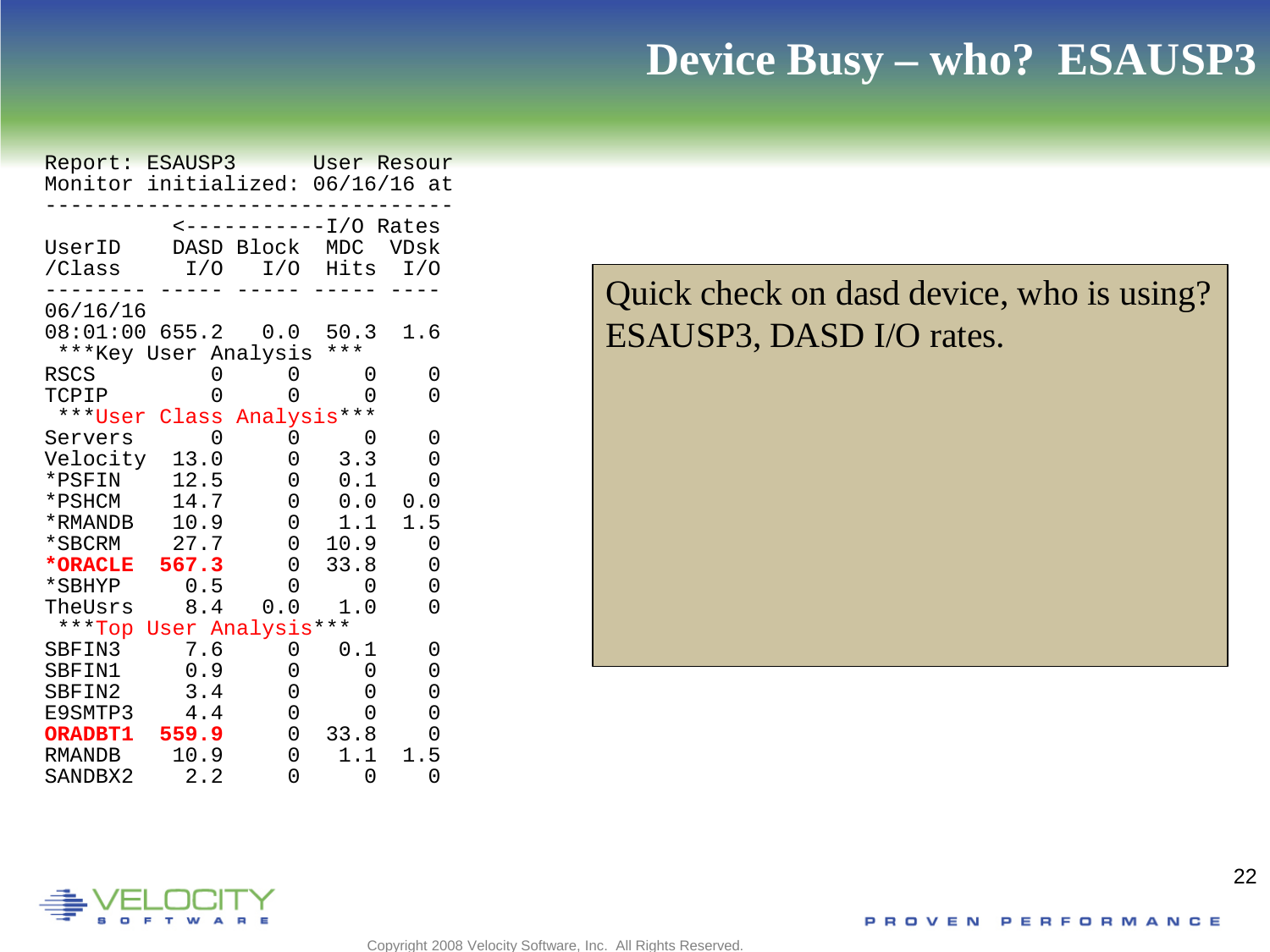## **Paging Analysis: ESABLKP**

| Report:<br>Monitor initialized:                                                                          | ESABLKP                             |                                                                               |                                                             | Block Paging Analysis                                                |                                                                  |                                                             |                                             |                                                               | 06/16/16 at 08:00:00 on 2098 serial 0D045                           |                                                                |
|----------------------------------------------------------------------------------------------------------|-------------------------------------|-------------------------------------------------------------------------------|-------------------------------------------------------------|----------------------------------------------------------------------|------------------------------------------------------------------|-------------------------------------------------------------|---------------------------------------------|---------------------------------------------------------------|---------------------------------------------------------------------|----------------------------------------------------------------|
| Time                                                                                                     |                                     | <----Load----><br><-Users-> Tran<br>Acty In 0 / sec                           |                                                             | Serv<br>Time<br>(ms)                                                 |                                                                  | <-Block-><br><-Reads-><br>/sec Size                         |                                             | $\leftarrow$ Steal-><br>/sec Size                             | <-Blocks Formed By->                                                | <migrate><br/>/sec Size</migrate>                              |
| 08:01:00<br>08:02:00<br>08:03:00<br>08:04:00<br>08:05:00<br>08:06:00<br>08:07:00<br>08:08:00<br>08:09:00 | 30<br>30.<br>31<br>31<br>30.<br>30. | 32.0<br>33 28.0<br>29.0<br>29.0<br>28.0<br>29.0<br>32 28.0<br>29.0<br>31 29.0 | 0.6<br>1.1<br>1.2<br>0.9<br>1.1<br>1.1<br>1.0<br>0.9<br>1.0 | 63.8<br>63.8<br>63.8<br>63.8<br>63.8<br>63.8<br>63.8<br>63.8<br>49.0 | 62.1<br>27.2<br>3.0<br>2.3<br>6.4<br>6.0<br>35.9<br>36.2<br>16.0 | 4.5<br>4.6<br>4.1<br>3.1<br>4.0<br>4.2<br>3.4<br>4.0<br>3.7 | 0<br>0<br>0<br>$\Omega$<br>0<br>0<br>0<br>0 | 0<br>0<br>0<br>0<br>$\Omega$<br>0.339.3<br>0<br>0<br>$\Omega$ | 102.8<br>21.7<br>8.2<br>4.9<br>20.6<br>53.5<br>40.8<br>46.1<br>47.9 | 4.9<br>7.8<br>9.6<br>13.7<br>8.9<br>10.1<br>12.9<br>5.8<br>3.6 |

Block Paging Analysis

- Block page read optimal 10 pages
- Steal should be zero prior to 6.3
- Migrate should be zero with 6.3 and beyond
- Pages stolen, unreferenced Storage stress
- Single page read goes up with  $6.3$

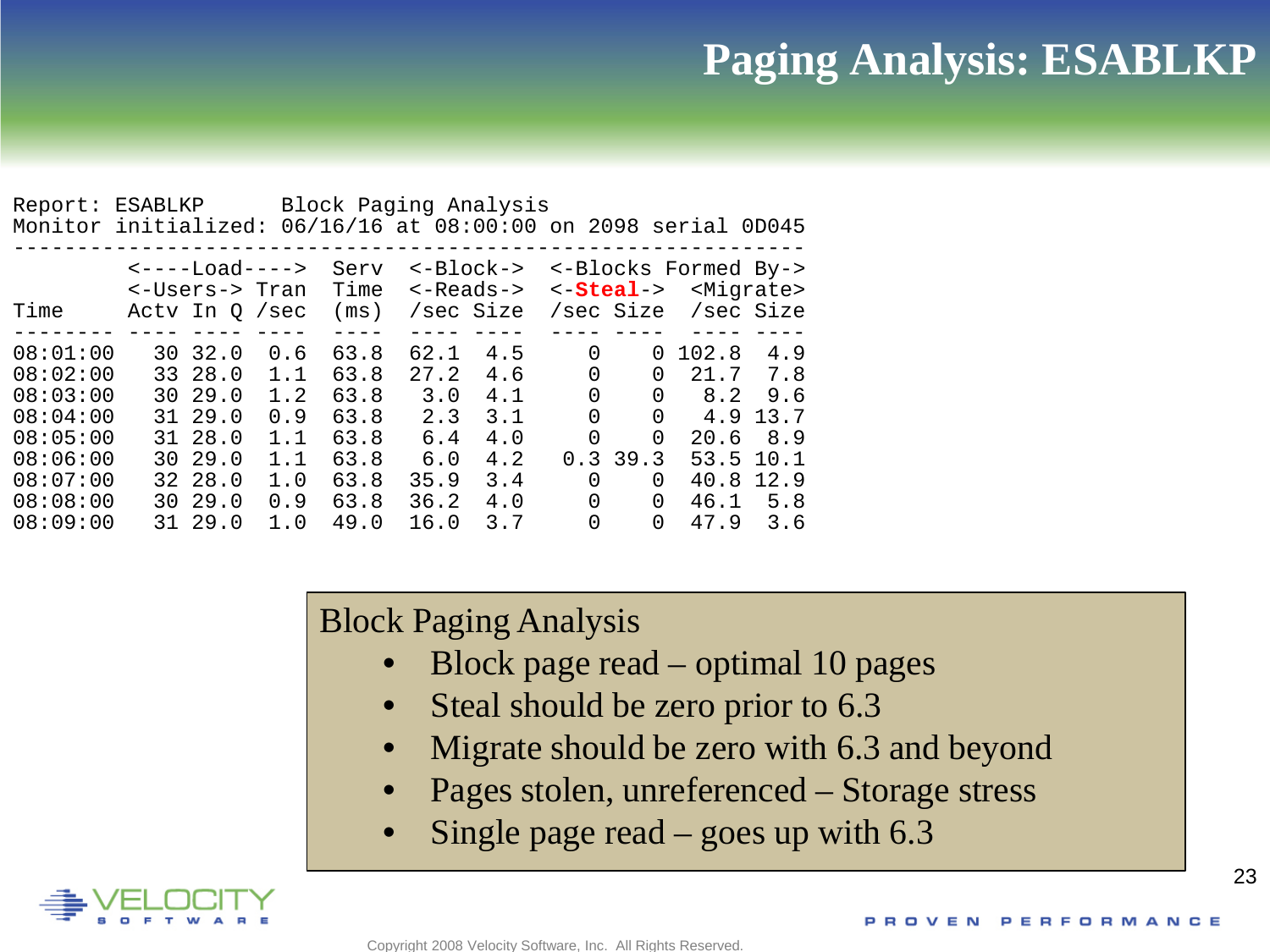## **DASD Configuration: ESADSD1**

|                                                                                      | DASD Configuration<br>Report: ESADSD1                                                |                                                                                                                   |                                                                                                                            |                                                                              |                                                                |                                                    |                                                                                                                              |  |                                                                                                 |                                                                                      |  |
|--------------------------------------------------------------------------------------|--------------------------------------------------------------------------------------|-------------------------------------------------------------------------------------------------------------------|----------------------------------------------------------------------------------------------------------------------------|------------------------------------------------------------------------------|----------------------------------------------------------------|----------------------------------------------------|------------------------------------------------------------------------------------------------------------------------------|--|-------------------------------------------------------------------------------------------------|--------------------------------------------------------------------------------------|--|
| Dev<br>No.                                                                           | Sys<br>ID                                                                            | Serial                                                                                                            | Device<br>Type                                                                                                             | SHR                                                                          | 01                                                             | 02 <sub>o</sub>                                    |                                                                                                                              |  | <chpids onln="">&lt;-Cntrl Unit-&gt;<br/>03 04 OBR/CU Model</chpids>                            |                                                                                      |  |
| 1031<br>1032<br>1033<br>1034<br>1035<br>1036<br>1037<br>1038<br>1039                 | 0035<br>0036<br>0037<br>0038<br>0039<br>003A<br>003B<br>003C<br>003D                 | V3PG01<br>V3PG02<br>V3PG03<br>V3PG04<br>V3PG05<br>V3PG06<br>V3PG07<br>V3PG08<br>V3PG09                            | $3390 - 3$<br>$3390 - 3$<br>$3390 - 3$<br>$3390 - 3$<br>$3390 - 3$<br>$3390 - 3$<br>$3390 - 3$<br>$3390 - 3$<br>$3390 - 3$ | NO<br>NO<br>NO<br>NO<br>NO<br>NO<br>NO<br>NO<br>NO                           | 24<br>24<br>24<br>24<br>24<br>24<br>24<br>24<br>24             | 10<br>10<br>10<br>10<br>10<br>10<br>10<br>10<br>10 | $\ddot{\phantom{a}}$<br>$\ddot{\phantom{a}}$<br>$\mathbf{r}$<br>$\ddot{\phantom{a}}$<br>$\mathbf{L}$<br>$\ddot{\phantom{a}}$ |  | 3C/00<br>3C/00<br>3C/00<br>3C/00<br>3C/00<br>3C/00<br>3C/00<br>3C/00<br>3C/00                   | 2107<br>2107<br>2107<br>2107<br>2107<br>2107<br>2107<br>2107<br>2107                 |  |
| 9000<br>9001<br>9002<br>9003<br>9004<br>9005<br>9006<br>9007<br>9008<br>9009<br>900A | 0666<br>0666<br>0666<br>0666<br>0666<br>0666<br>0666<br>0666<br>0666<br>0666<br>0666 | XV9000<br>XV9001<br>XV9002<br>XV9003<br>XV9004<br><b>XV9005</b><br>XV9006<br>XV9007<br>XV9008<br>XV9009<br>XV900A | 9336<br>9336<br>9336<br>9336<br>9336<br>9336<br>9336<br>9336<br>9336<br>9336<br>9336                                       | NO<br>NO<br>NO<br>NO<br>NO<br><b>NO</b><br>NO<br>NO<br>NO<br>NO<br><u>NO</u> | 20<br>20<br>20<br>20<br>20<br>20<br>20<br>20<br>20<br>20<br>20 |                                                    | $\bullet$<br>$\ddot{\phantom{a}}$                                                                                            |  | 00/00<br>00/00<br>00/00<br>00/00<br>00/00<br>00/00<br>00/00<br>00/00<br>00/00<br>00/00<br>00/00 | 6310<br>6310<br>6310<br>6310<br>6310<br>6310<br>6310<br>6310<br>6310<br>6310<br>6310 |  |
| 900B                                                                                 | 0666                                                                                 | XV900B                                                                                                            | <b>DASD</b> Configuration                                                                                                  |                                                                              |                                                                |                                                    |                                                                                                                              |  |                                                                                                 |                                                                                      |  |
|                                                                                      | Multi channels to devices?                                                           |                                                                                                                   |                                                                                                                            |                                                                              |                                                                |                                                    |                                                                                                                              |  |                                                                                                 |                                                                                      |  |
|                                                                                      | $\mathcal{L}$ 2.10 $\mathcal{L}$ $\mathcal{L}$ $\mathcal{L}$ $\mathcal{L}$           |                                                                                                                   |                                                                                                                            |                                                                              |                                                                |                                                    |                                                                                                                              |  |                                                                                                 |                                                                                      |  |

• 6310 is fast….